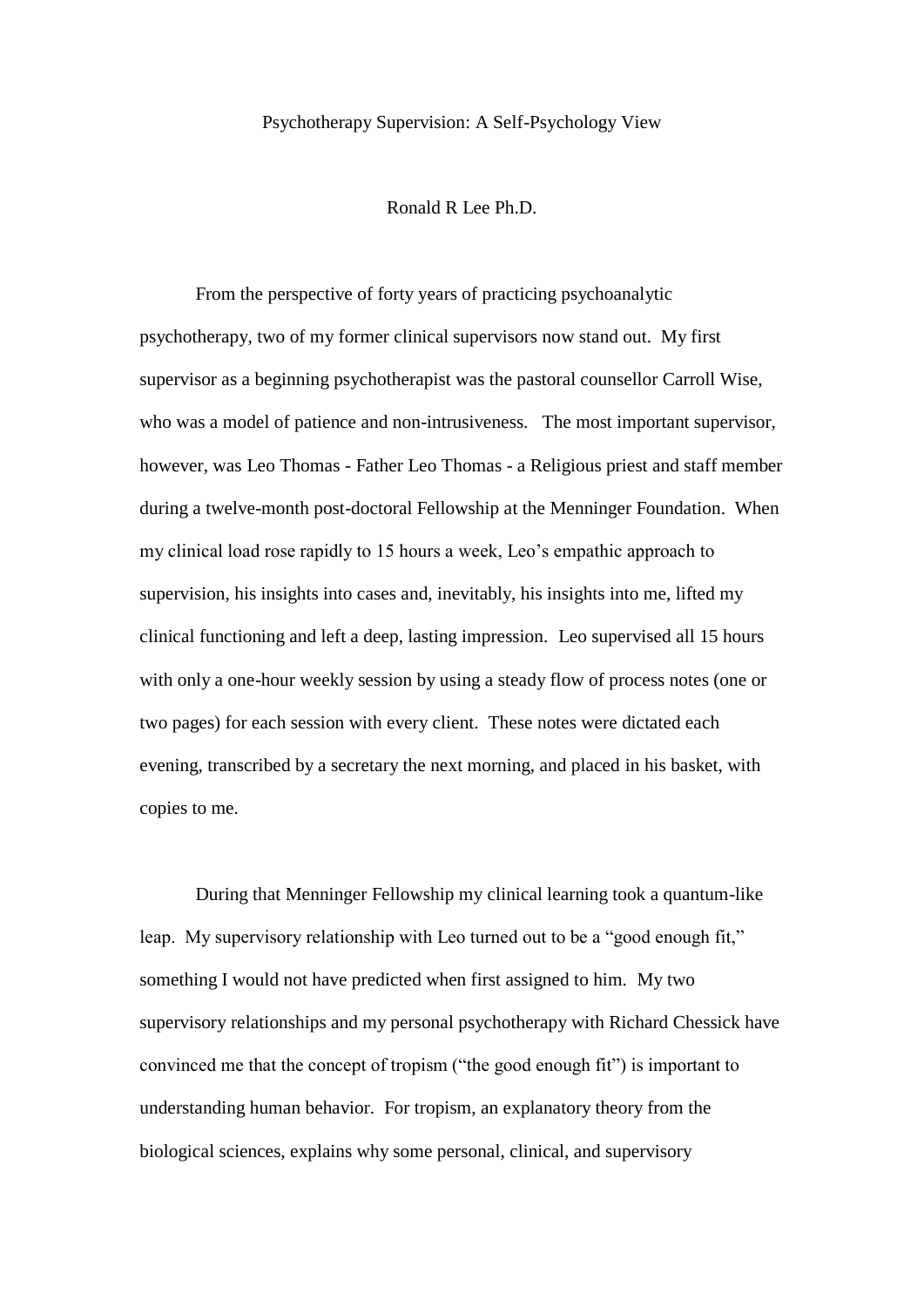relationships work better than others. On being exposed to Heinz Kohut"s theories about treating narcissistic disorders a few years later, I recognized that it was Leo"s attempts to twin my therapeutic experiences in supervision that had helped increase my professional confidence, and moved me from a therapeutic apprenticeship to journeyman status. This twinship, moreover, was mutual.

Leo twinned my experiences with clients and I twinned Leo's empathic stance with me in my relationship with clients. The more I experienced Leo affectively twinning my empathic successes and failures with clients, the more this experiential twinship sustained my empathic explorations with them. My clinical learning came from neither idealizing Leo, nor from his meager mirroring affirmations, but from experiencing him as an understanding psychological presence. Consequently, the positive feelings he helped create in me increased my capacity to create a similar experience in the client.

Several years later, my supervisory function as Professor of Pastoral Counseling at Garrett Theological Seminary/ Northwestern University challenged me to look at supervision as a supervisor and to explicate a theory of supervision. For example, with doctoral students on their first clinical cases, I was confronted with the question "how does one supervise beginning psychotherapists?" Books that discuss the pragmatics of supervision generally lacked a clear, coherent theory. So, as often happens, I ended up supervising students the way I was supervised as a beginning psychotherapist by Carroll Wise.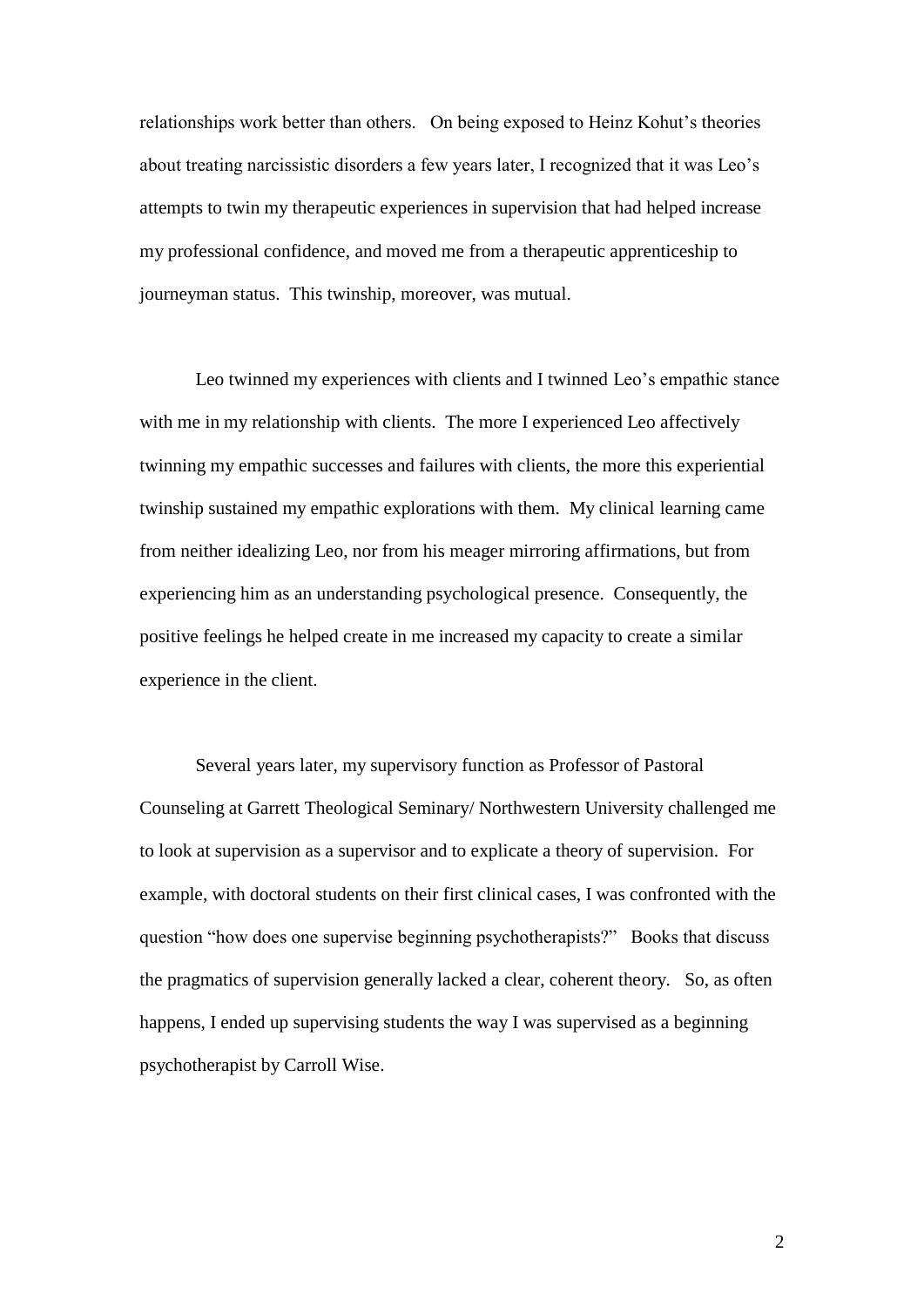During the last 30 years, however, important supervisory skills have developed from interactions with supervisees. Out of these experiences, four major theoretical postulates have emerged as keys to a self-psychologically oriented supervision. These are: (1) Supervision focuses on the professional self-configuration in the psychotherapist. (2) Supervision involves experiential learning. (3) Supervision primarily utilizes a twinship selfobject experience, and (4) Supervision fosters structuralization of the supervisory experience. In what follows, we explicate these postulates.

## 1. Supervision focuses on the professional self-configuration

A common confusion among aspiring psychotherapists is their lack of clarity between training psychotherapy and supervision. For, although both psychotherapy and supervision conducted from a self-psychology perspective expose a student to the empathic method, their purposes are different. In psychotherapy the goal is to focus on understanding the whole of a student"s self-organization, whereas in supervision the primary task is to firm the development of the professional "self sector," based on the assumption that the therapist"s overall self-organization is already reasonably well integrated. Where the supervisee does not have a sufficiently cohesive selforganization, supervision stumbles as a learning experience, and can only move forward after further gains in psychotherapy. These functions of supervision and psychotherapy obviously overlap, but when they are understood as having different foci, such overlapping need not undermine either process. A major reason for focusing on the professional "self-sector" in supervision is to help a psychotherapist's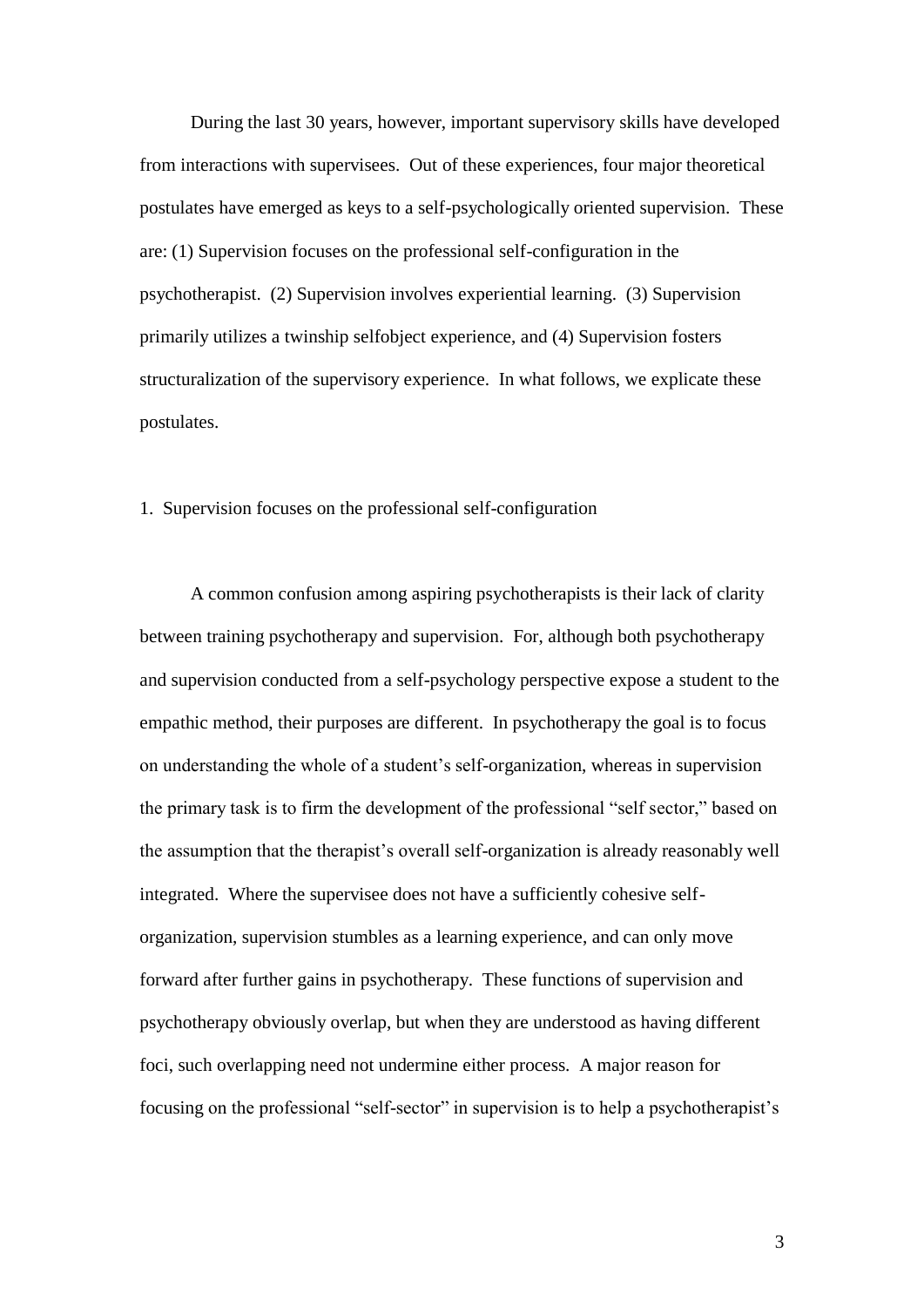self-organization withstand the chronic stress of psychotherapy, especially when conducted on a full-time basis.

If the goals of psychotherapy are to resolve repetitive transferences, to transform archaic selfobject transferences, and to help facilitate the development of compensatory self-structures, in comparison supervision focuses on the psychotherapist"s attempt to empathically understand a patient. Supervision assumes that training psychotherapy has sufficiently transformed the psychotherapist"s transferences, and that these make it easier for the supervisee to believe in the possibility of a client becoming transformed.

What is meant by the concept "professional" is not a cold, defensive aloofness from being engaged in the psychotherapeutic process. Rather, professional means that a person has such firm, cohesive structures in the professional self-sector that he/she does not easily fragment under the persistent patient demands for a selfobject experience, especially if these are archaic. What then is meant by a selfsector? Kohut, in referring to self-sectors and to self-segments was attempting to describe sub-systems that function within a larger self-system. He resorted to spatial analogies, where a circle represents the self. This self is divided into segments and sub-segments or sectors. Importantly, Kohut emphasizes that for psychological health, a person's peripheral self and nuclear self need to be connected in at least one sector. He says, (1978), "At least one sector in the personality has established itself in which ambitions, skills and talents, and ideological goals form one unbroken, functioning continuum" (p. 265).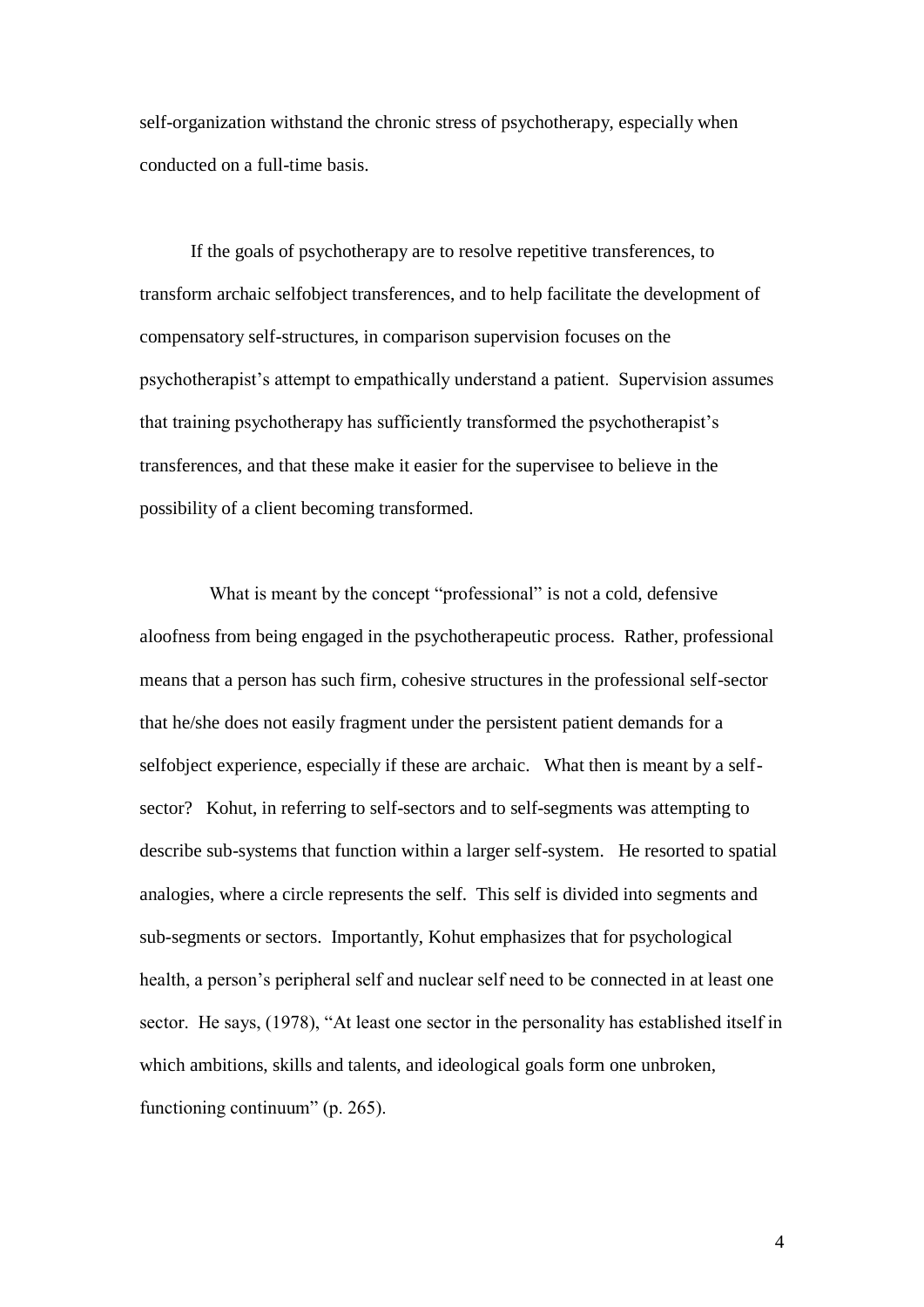Psychotherapists need that sectoral continuum in the professional sector of the nuclear self. This means that in a psychotherapist's professional self-sector the ambitions are realistically proportional to skills and knowledge, and the psychotherapy is conducted according to such ideals as client confidentiality and with the client as the primary focus. Influenced by the work of Stolorow and his colleagues (Stolorow, Brandchaft and Atwood, 1987) about the theoretical dangers of reification by using spatial analogies, however, it may be better to conceive of selfsectors in the dynamic image of self-configurations. In this conceptualizing, the professional sector becomes a self-configuration that is organized around commitments to and experiences of professionalism.

A professional self-configuration, or lack of it, expresses itself in many ways. It is particularly revealed from the psychotherapist's attitude towards money, as reflected by whether the psychotherapist sees himself/herself as a "businessperson/psychotherapist," or a "psychotherapist/businessperson." One psychologist in Chicago, for example, practiced along the businessperson/ psychotherapist line, after teaching for a decade at a university. He set up a private practice in brief psychotherapy with the goal of making as much money as he could in five years, and retiring at the age of 45. To enable his retirement he wanted to make \$500,000 a year! So, he charged the going rate (in the early 1980s) of \$160 U.S., saw only short term clients (10 sessions maximum), and used his many referral sources to create a steady stream of patients, 66 client-hours a week (11 hours a day, six days). He had tailored his practice to the needs of insurance companies who paid the going rate as long as the work was brief. Clearly, the ambitions of this person"s professional self-configuration did not match his professional ideals or skills.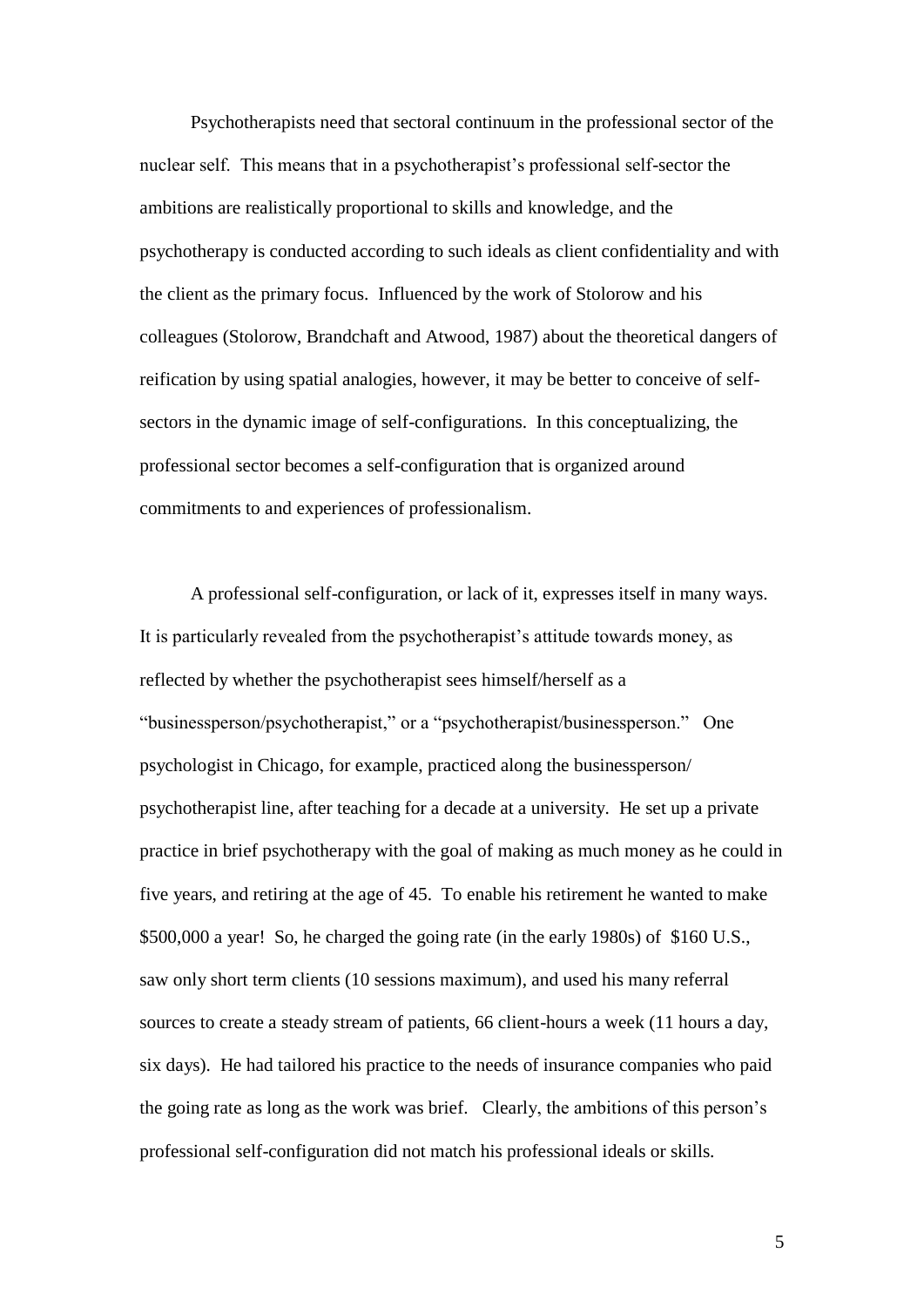When I met this psychologist about a year later - at a professional meeting of all places - he had reached his financial goal, but was clearly "running out of steam." He looked thin, tired and somewhat depressed. Obviously he had not been motivated by a professional self-configuration that focused on the client"s best interests, but from a "bottom line" business model. Such an example highlights the importance of investing in a client, and understanding the client from the client's perspective, as a key feature of the professional configuration of the psychotherapist's selforganization, a configuration that encompasses a supervisee"s peripheral and core self configurations. Without such a professional commitment to patients, it is my experience that a therapist's ability to help patients change is severely restricted.

Therapeutic arrangements are sometimes equated, mistakenly, with a professional self-configuration (Stone, 1961). Arrangements of time, place, length of sessions, fees, and limits to out-of-session contacts etc. (the list can be endless), form explicit and implicit "rules" (guidelines) for the conduct of the psychotherapy. Clients, however, tend to experience a therapist's strict adherence to a "frameoriented" professionalism as cold-heartedness. Under a rigid "frame" model, therapeutic arrangements are the major focus of supervision in order to develop a "professional," rule-dominated self-configuration in the supervisee. But as Carl Rogers (1961) has reminded the therapeutic community, the key to a professional therapeutic identity lies with being "person-centered," not rule centered. Such a person-centered view was also expressed in Winnicott"s (1965) idea of therapeutic arrangements as a "facilitating environment," not a "frame." Despite such an avowed person-centered approach, an emphasis on a frame model of psychotherapy and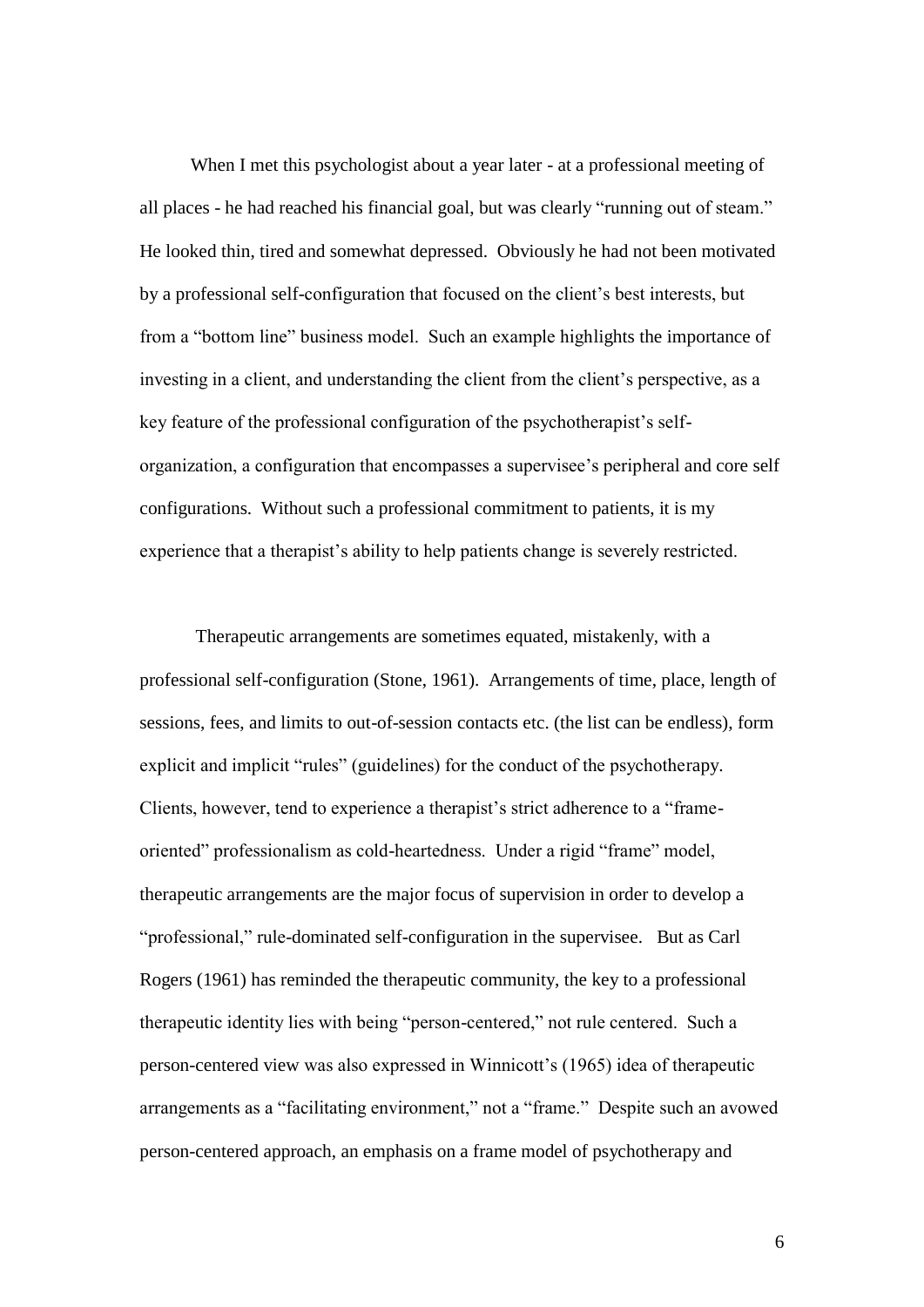supervision often occurs when psychotherapists are insecure after hearing of a colleague unprofessional conduct of becoming sexually involved with a client. In response Kohut says that the remedy for such sexual "acting out" is not a stricter adherence to rules, but increased attention to the therapist"s capacity for structural cohesion.

 Over the years I have seen the consulting rooms of many colleagues. Some of these are arranged with elaborate indirect lighting, expensive musical systems, and impressive oil paintings. Others are quite plain or a little untidy like the psychotherapist"s room in the movie "Good Will Hunting." I confess that I have always suspected the therapeutic results of those who place great emphasis on presenting an elaborately furnished, high class, consulting room, as an extension of their peripheral professional self. My convictions are reinforced by the success of a student colleague who, after graduating forty years ago, helped develop a major counseling network in the U.S. that eventually required several hundred staff. The key idea was to invest virtually nothing in overhead expenses by counseling in churches. At least five churches in a local area were approached with the proposal that the psychotherapist provide counseling, a day at each church, for a reduced fee for members, in return for the temporary use of a Sunday school room. The result was that psychotherapy sessions were often conducted using two chairs in all kinds of dirty, dingy informal settings - without diminished outcomes. As the counseling service flourished, it became clear that primacy to being professional was not the physical setting but the quality of the interpersonal setting, that is, the psychotherapeutic relationship. Professionalism that involves the nuclear self as well as the peripheral self, at best, is both patient-centered and adaptable.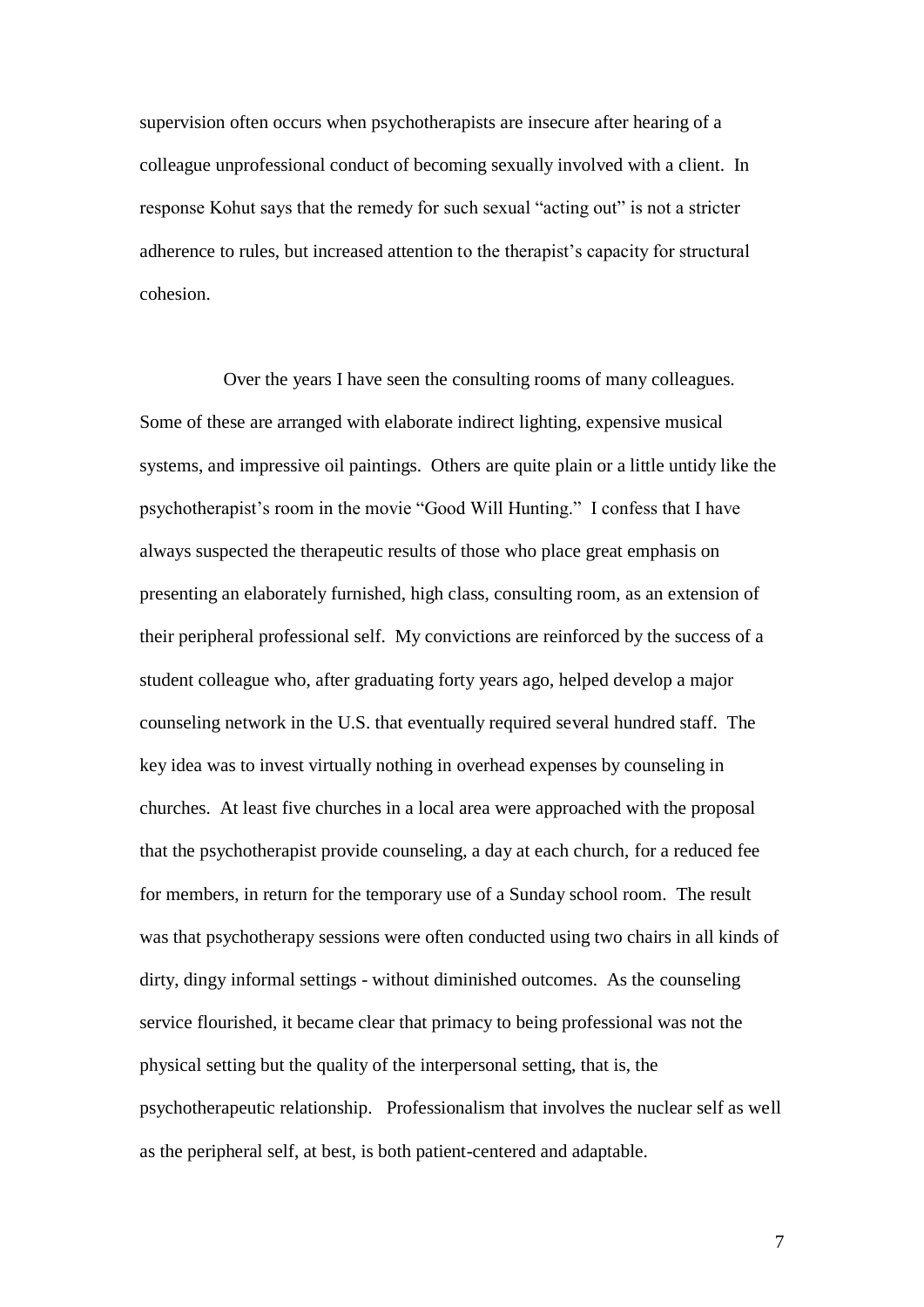(2) Supervision is a type of experiential learning

In his paper "Towards an Embodied Counseling and Psychotherapy Training" Barlow (2004) points to the inadequacy of a "factual" (and authoritarian) learning model in training psychotherapists, of classroom lectures and theories that are memorized and then regurgitated in examinations for their objective accuracy. In comparison, Barlow points to an "embodied" form of learning in which experiences are so incorporated as to change a student"s self-reorganization. This embodied learning is a similar idea to Dewey's (1916) concept of learning from doing. It also parallels Kohut"s (1971, 1977, 1984) view that significant, lasting changes take place in the nuclear rather than the peripheral self. Learning objective facts, cognitively splitting this material off, and then forgetting most of it as soon as an examination is finished, principally involves the peripheral self. In contrast, experiential type of learning creates modifications and new structuralization in the professional configuration of the nuclear self that are important for functioning as an effective psychotherapist.

Experiential learning for the training of psychotherapists has been around since the beginnings of psychoanalysis, in the form of training psychotherapy and supervision. The idea of supervision, adapted from the medical model, became the centerpiece of psychoanalytic training, with a psychoanalyst's own "training analysis" as the first case from which experiential learning occurs. I have often been asked why becoming a psychotherapist needs personal psychotherapy - implying that, if one has no serious psychopathology what is there to gain from such an expensive process?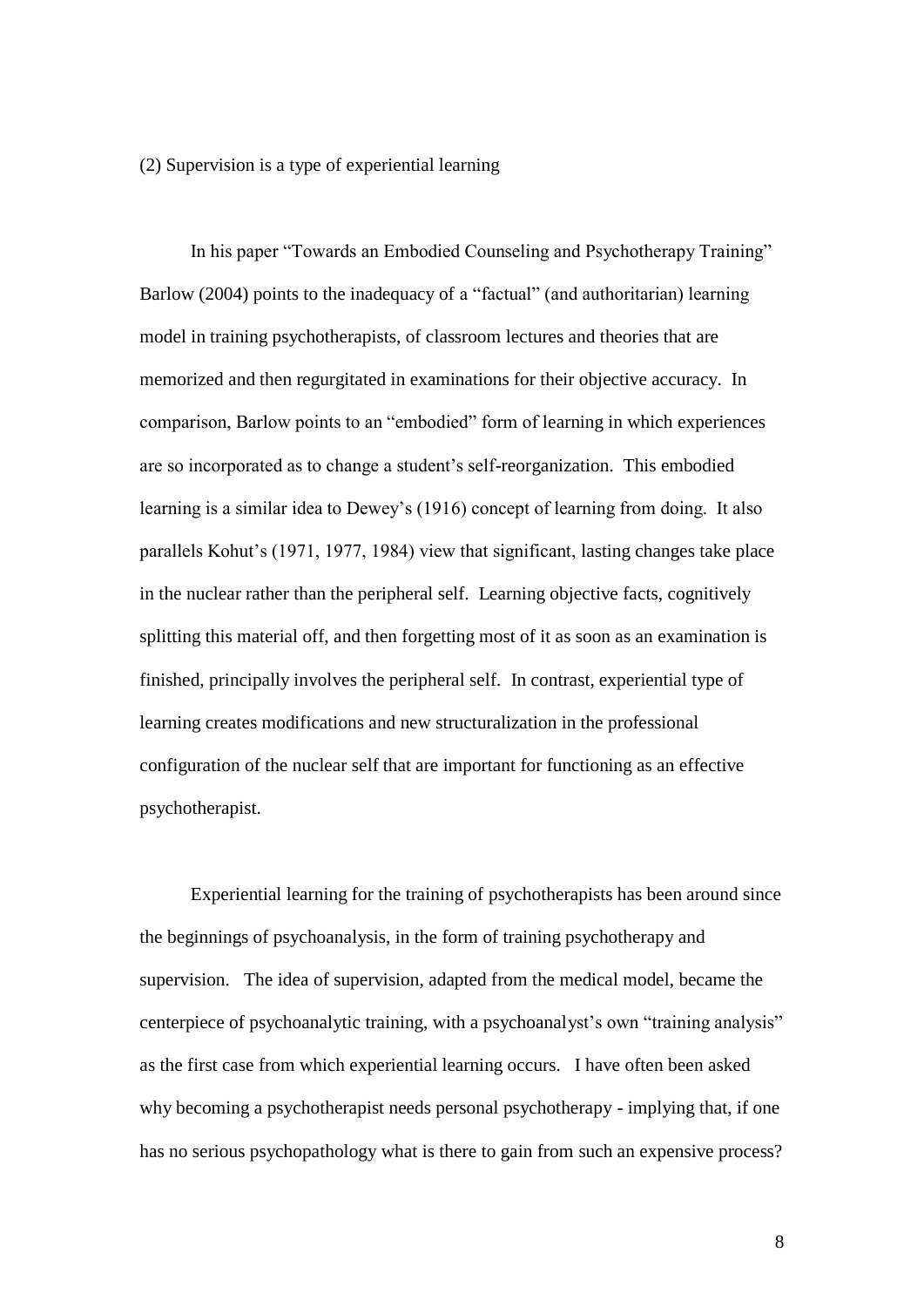Even if the lack of psychopathology is true – it often isn't - the importance of a therapist"s psychotherapy lies in helping to develop empathy with a client, by first learning "from the inside" to be a psychotherapy client.

Unfortunately, many modern psychotherapy programs have neglected or given a token nod to this experiential model, in the name of expediency. It is cheaper and easier to run a degree program in counseling and psychotherapy based on didactic courses. I know of a university education department that set up a didactic style Master's program in counseling with many applicants and large classes, as a means of funding less popular areas in the department. When the Chairman of the department was challenged about the lack of supervision, he replied that the students would get the necessary supervision and personal psychotherapy later. Most who graduated, however, as this chairman well knew, simply put up their private shingle, saw clients for a while, had poor results, and generally failed in their practices. This didactic scenario, unfortunately, has been repeated far too often in the training of psychotherapists in the last century Tragically these failures have been often accompanied by predictable sexual acting out and/or suicides.

I had the experience of seeing how experiential learning verses didactic teaching played out on a theological faculty. This faculty was evenly balanced between the "practice" and "traditional" fields. The practice fields were Christian Education, Church Administration, Worship and Preaching, Social Ethics, and Pastoral Counseling; the traditional fields were Old Testament, New Testament, Church History, and Theology. One consequence of the voting power of the "practice fields," for example, was that all students were required to take a quarter's clinical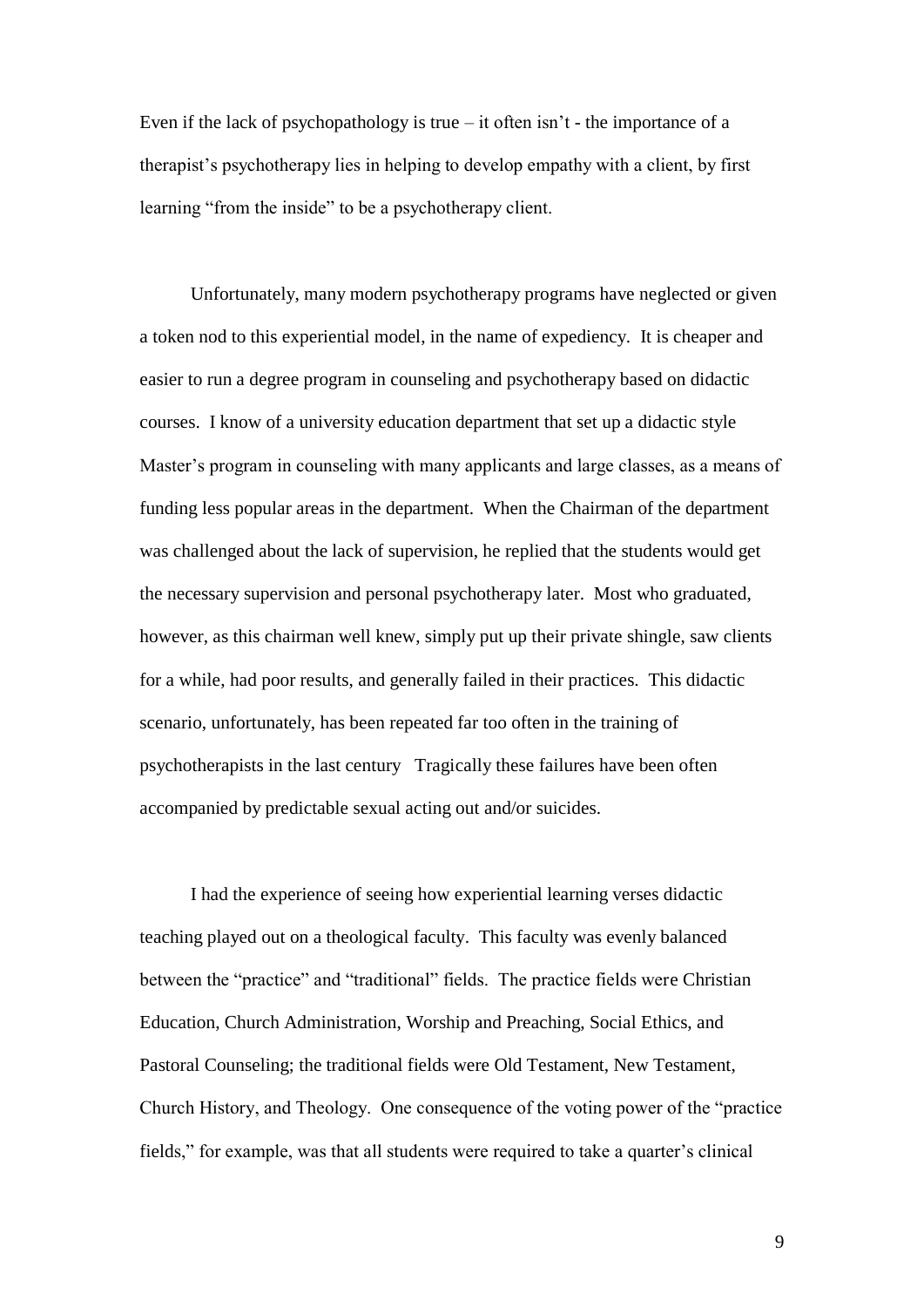training in a hospital setting under a Chaplain qualified in Clinical Pastoral Education (CPE). This gave students a taste of experiential learning, but only a taste. For even with this curriculum, the underlying assumption was that a quarter's clinical experience as a chaplain - or field education in a parish - was supplemental to the main core of didactic material.

This seminary"s continued belief in a main core of didactic material revealed that there had not been a shift in the learning paradigm at that seminary with the inclusion of CPE. For when experiential learning is primary, it results in radically different learning than when it is considered supplemental. And experiences of countless failures over the last century, many tragic, have persistently shown that "psychotherapy training" that does not make the experiential learning of personal psychotherapy and clinical supervision the core experience, is totally inadequate for the treatment of extremely needy, maladaptive and disturbed patients.

Supervision where the experiential learning of the therapist is the major purpose needs to be clearly differentiated from supervision where the main motive is legal protection – of a clinic, of the therapist, and of the patient. Supervision that is primarily motivated by a need for legal protection, however, inhibits the creative learning of the supervisee. Whereas, supervision that makes understanding the therapist"s experience the primary focus, enhances the creative learning in the supervisory relationship.

Psychotherapy theory can be very much a part of an experiential learning model that assumes a supervisee will be struggling to theoretically understand many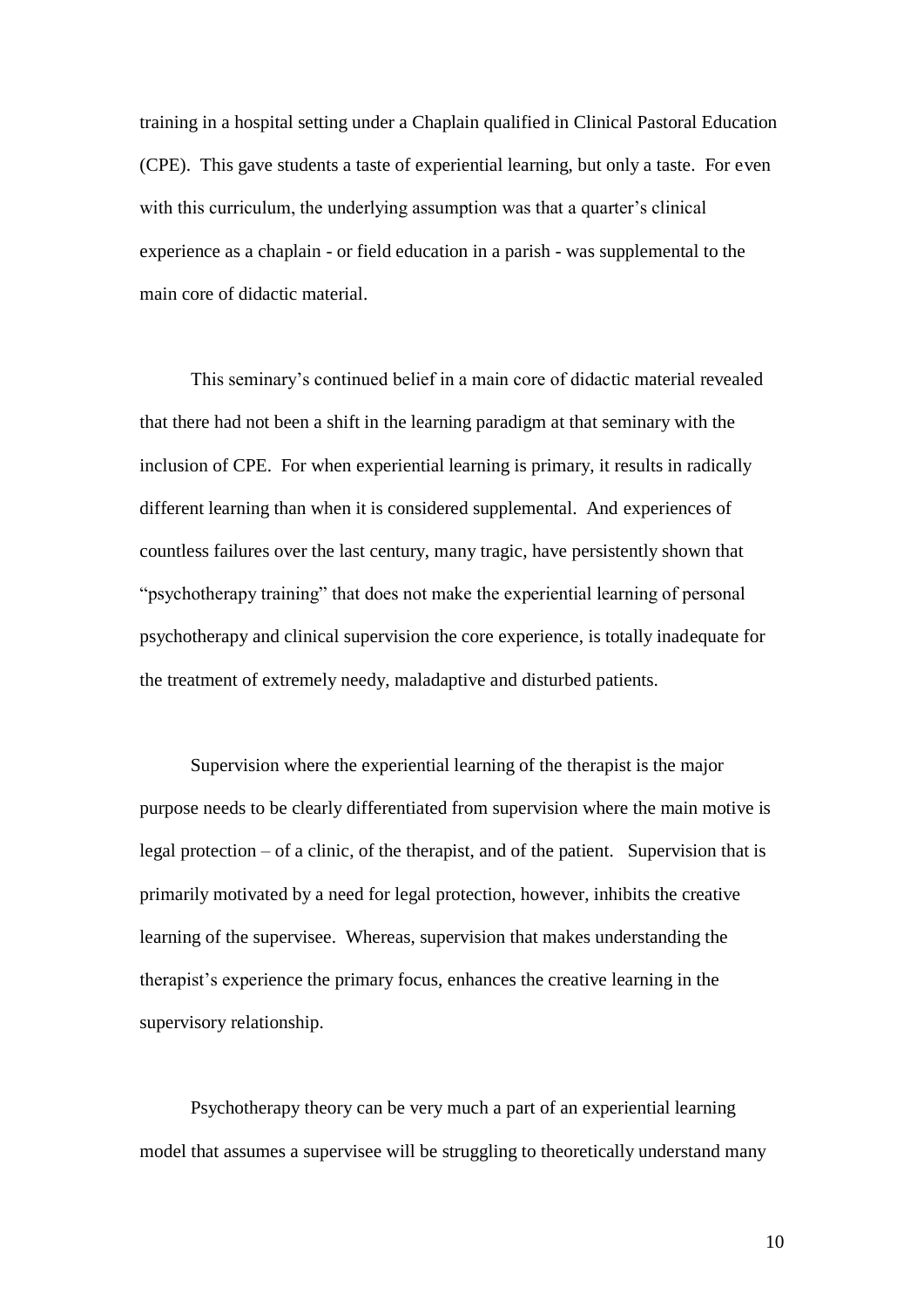experiences occurring during psychotherapy. Benefits are best attained if any theorizing is based on the experiences of a session, done as soon as possible afterwards. And even if a supervisee does not readily theorize about clinical experiences, a supervisor"s theoretical suggestions that are anchored in the clinical experience can lead to a deeper, more incorporated form of learning than simply reading theory out of a "voyeuristic" curiosity for ideas. For in supervision, theory is explored and tested for whether it helps or doesn"t help a particular therapist achieve better therapeutic results with a particular patient. In this way theory is not reified as if it objectively exists apart from its usefulness in helping to achieve therapeutic results in specific situations.

Supervision as experiential learning explores not only if a theory assists in understanding a client, it also discovers ways in which theory, if taken too far, limits the effectiveness of psychotherapy. Additionally, the development of useful psychotherapy theory is broadened by bringing to supervision as wide a range of clients and clinical problems as possible. Under such an experiential model, any didactic teaching of theory has a preparatory role for the supervisory process. If, however, students believe didactic teaching is the core of training, and theoretical ideas are categorical, eternal truths, experiential learning tends to be underrated or avoided, and supervision becomes a relatively unproductive ritual. Supervisees, who are unable to develop a working relationship with clients or to retain them in psychotherapy, are virtually impossible to supervise, especially if they cling rigidly to theoretical ideas of a didactic model. This inability to be supervised may also come from a lack of "a good enough fit" between supervisee and supervisor, or it may be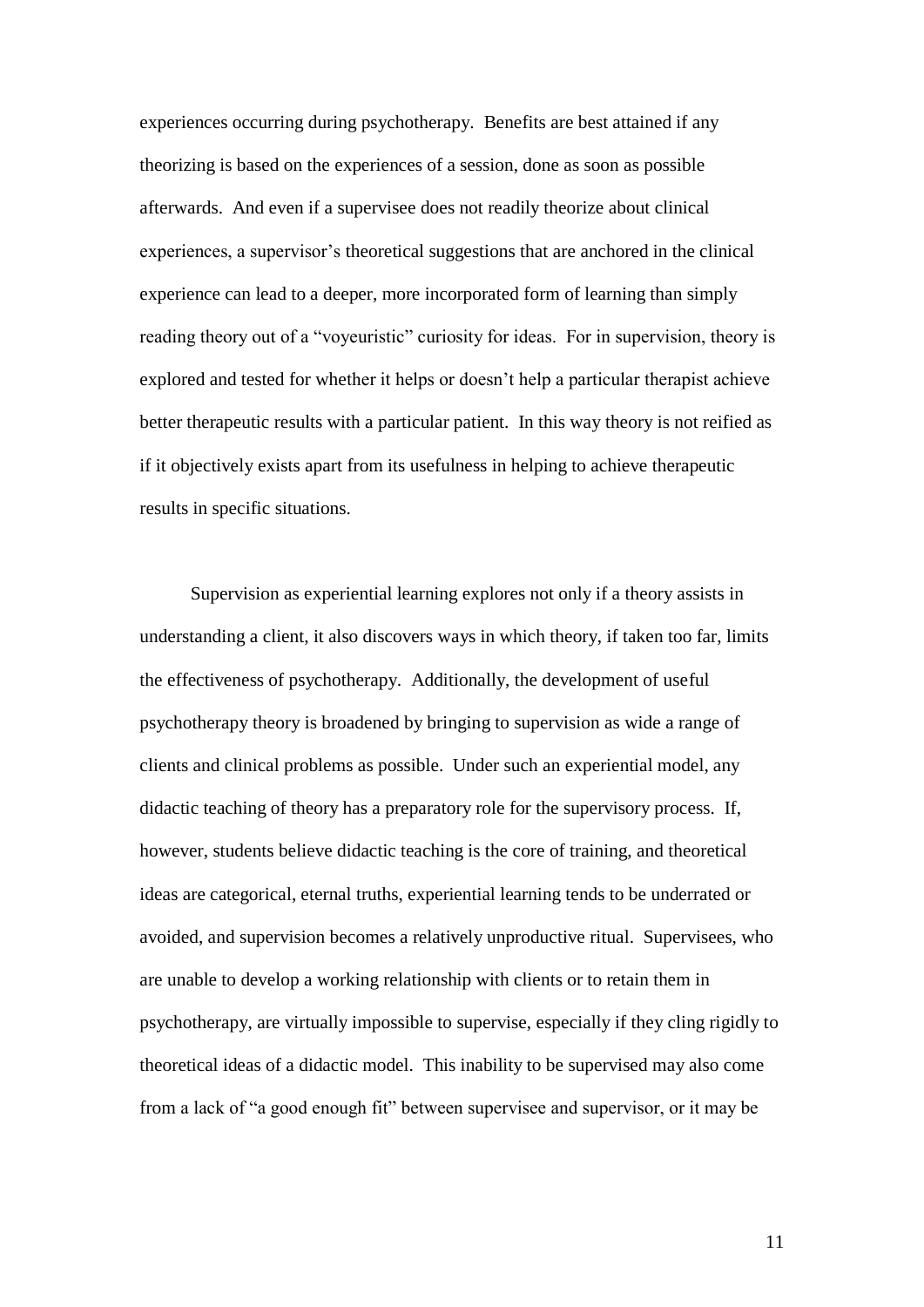because the supervisee needs to have something resolved or modified by his/her own intensive psychotherapy.

#### 3. Supervision utilizes a twinship selfobject experience

What is a twinship selfobject experience? One can read Kohut's (1984) account of a patient who, as a little girl of four years of age, silently kneaded dough on a little table alongside of a big table on which her grandmother was kneading dough (p. 197). And one can read Kohut's other example where a little boy "shaves" alongside his daddy or is sustained by working next to his daddy with his daddy"s tools. If these examples are seen as identification, an idea akin to cloning, there may be confusion about Kohut"s concepts of twinship and idealization. This confusion can result from an assumption that Kohut"s concept of idealization invariably involves identification, an idea that Kohut rejected.

For Kohut, the major consequence of idealization is the vitalization, stronger cohesion, and increased adaptability of the idealizer. It is a distinctive feature of Kohut"s thinking that idealization could vitalize without identification taking place. He recognized that for some patients, viewing someone else as being "wonderful" motivates them to develop their own center of initiative, a view in line with Freud"s (1919) comment that mentoring "must always be done with great caution, and the patient should be educated to liberate and fulfill his own nature, not to resemble ourselves [underlining added] (p. 165)." Even so, for others, idealization includes an element of twinship, where persons seek to be like someone else, and this combination of both idealization and twinship covers what has been conceptualized as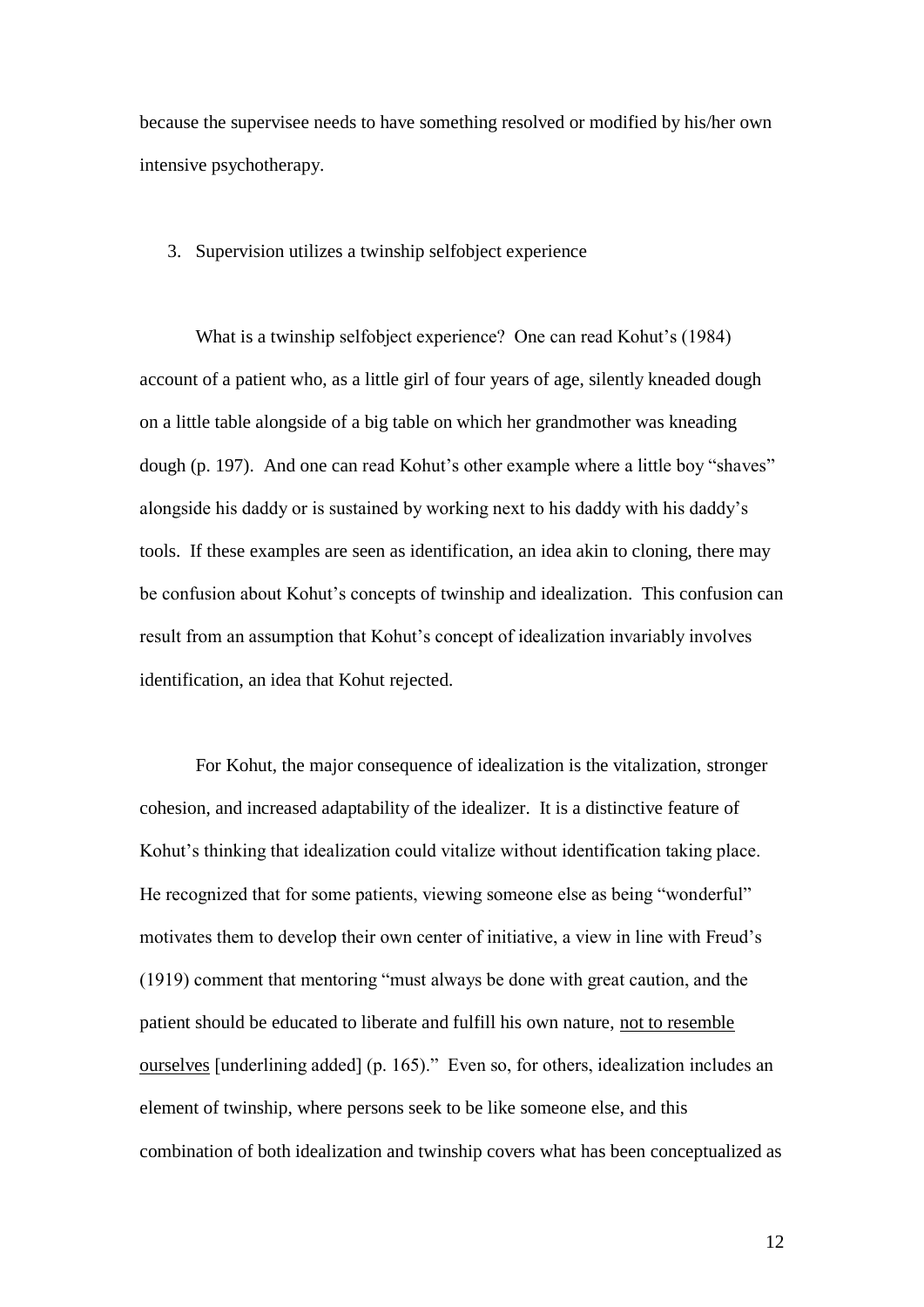identification. The key element in wanting to be like someone is twinship, however, not idealization.

Although Kohut began using the concept of twinship in preference to identification in developing self-psychology theory, the idea of twinship was still relatively undeveloped when he died. I think of twinship as a mutual sharing of experiences, especially feelings (affect states). When a twinship transference emerges in psychotherapy, the client wants to be like the therapist, in the sense of feeling what the therapist is feeling, or the reverse, wants the therapist to experience what the client is feeling. The patient seeks a twinship because he/she needs to feel connected to another through shared experiences, to be less lonely, and to have an increased sense of a cohesive nuclear self-organization.

A twinship experience is part of normal development. Twinship seems to have developed from an infant"s innate and adaptive capacity to set his or her own muscle patterns to imitate the face of the mother. An infant looks at the mother's face and unconsciously matches it. This idea is supported by the research of Ekman, Levenson, and Friesen (1983) who, in conducting a study, asked actors to make a face to portray a primary emotion – fear, for example - then measure their changes in heart rate, hand skin temperature, and skin resistance, as autonomic nervous system indices. The results showed different autonomic patterns between negative emotions (fear, anger, disgust) and positive ones (startle, joy). This experiment demonstrates that imitating another"s face can change the imitating person"s internal affective state.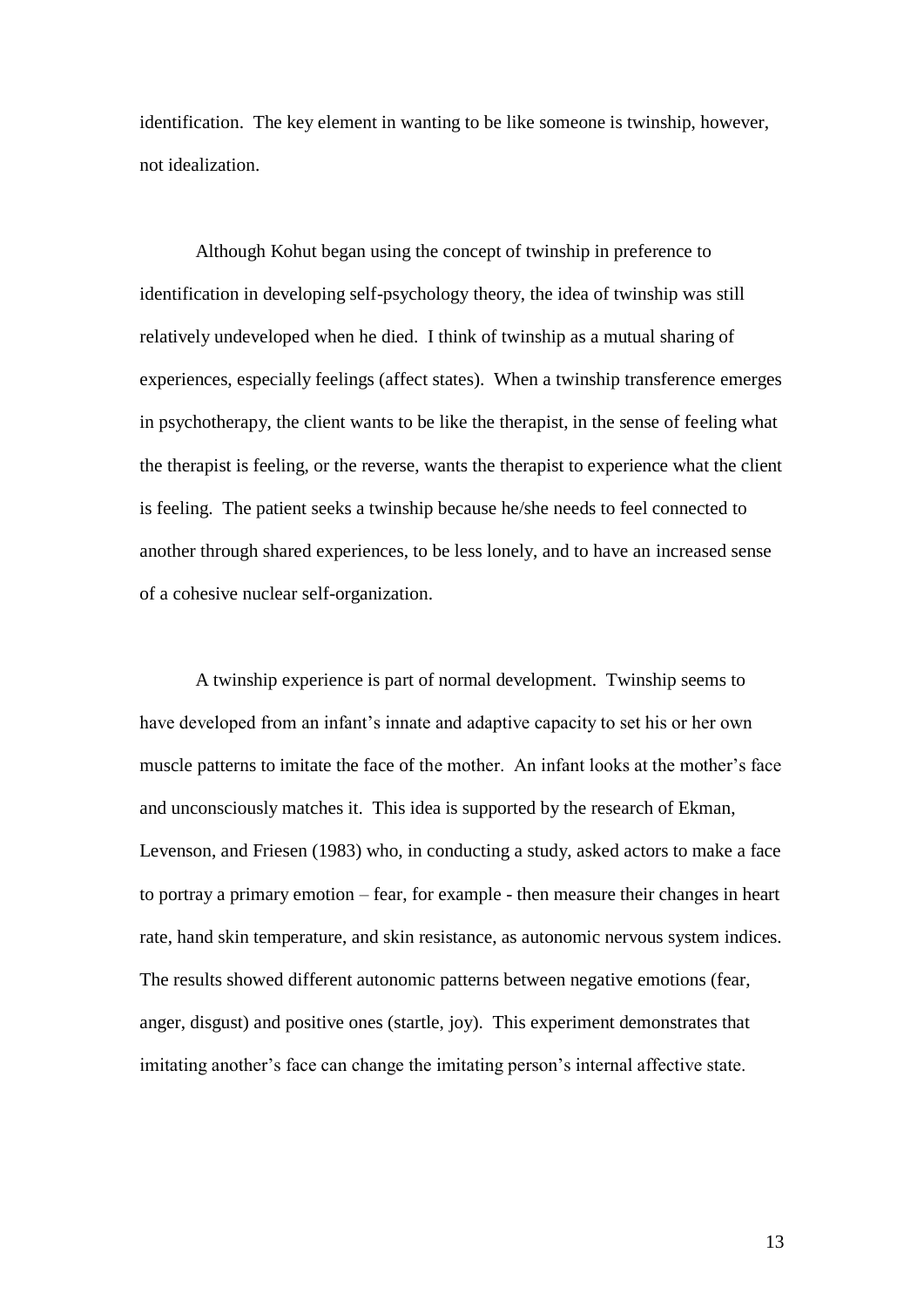The adaptive value of matching and sharing affective communications can be seen in the "visual cliff" experiments with one-year-old children. In the classic study (Gibson and Walk, 1960), crawling babies avoided crossing a gap with a visual vertical drop-off, even though this "chasm" was covered with a strong, rigid, piece of Plexiglas. When uncertain infants reached this "chasm" they stopped, looked at their mother"s face, and imitated its muscle patterns in order to read its affective content. Stern (1985) reports, "If the mother has been instructed to show facial pleasure by smiling, the infant crosses the visual cliff. If the mother has been instructed to show facial fear, the infant turns back from the "cliff"" (p. 132). This kind of research supports the idea that a twinship experience using an intersubjective affective approach to supervision will enhance the learning experience.

In a supervisory relationship, the supervisor attempts to twin the therapist by imagining being the therapist in a session as it unfolded with a client. Paralleling a psychotherapy relationship, where a psychotherapist seeks to understand the patient from the patient"s point of view, *the supervisor's primary task is viewing the therapist's work from the therapist's point of view*. I ask the therapist to provide me with a page or two of process notes (like Leo) for each patient's session. These notes are in effect a précis of the session (a narrative) from the therapist's point of view. Some supervisees resist this request on the grounds that a process note does not indicate what objectively took place in a session – still mistakenly assuming that progress in psychotherapy depends on objectivity. And the process note doesn"t, of course. But then what does? And whatever could? Fortunately there are more effective ways to gaining therapeutic results than determining what objectively took place in a psychotherapy session.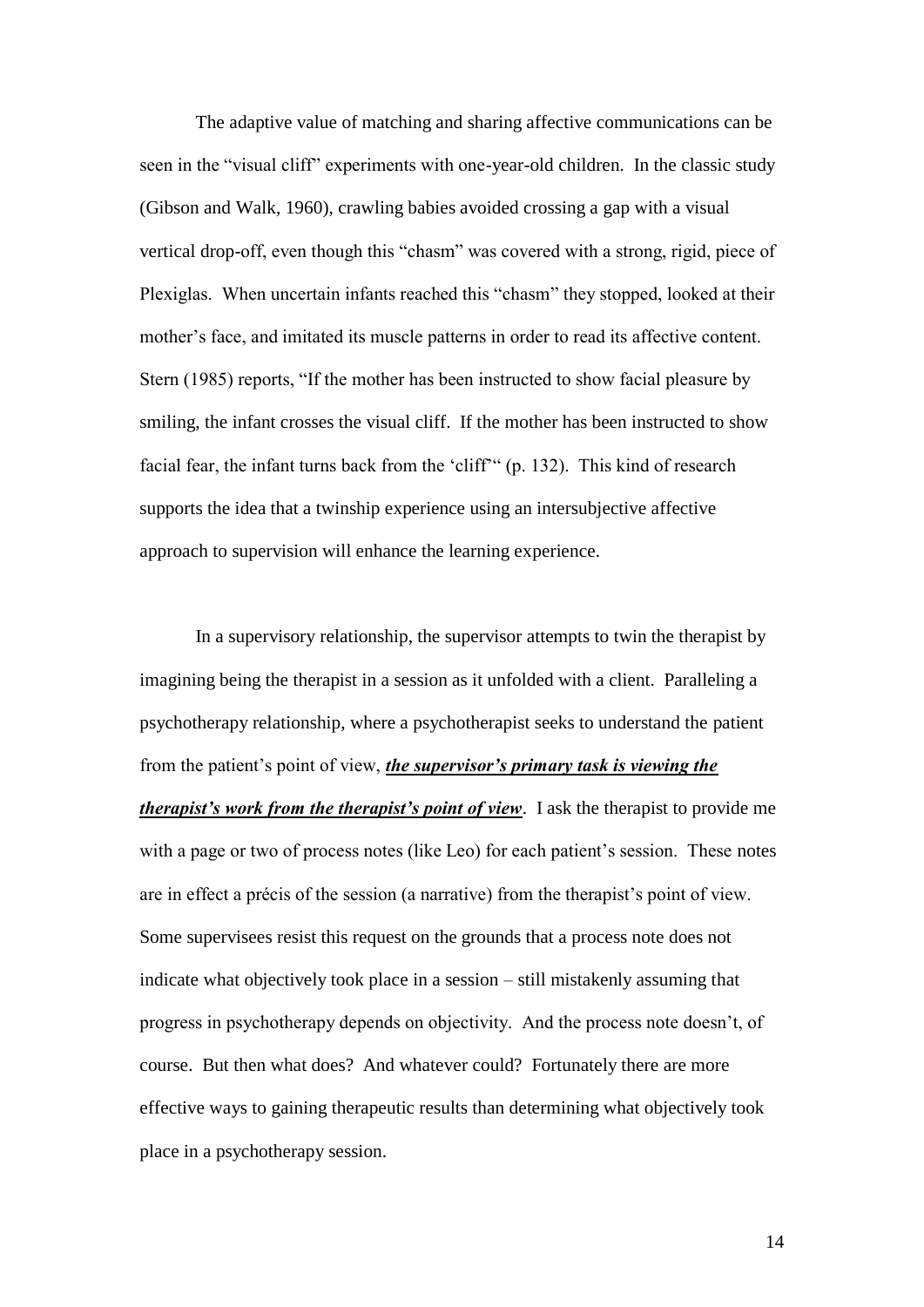Although the threat of a process note to the therapist"s self-esteem needs to be explored as an issue behind resistance to supervision, the psychotherapist's appeal to objectivity is an issue itself. Such an appeal assumes that if the psychotherapist knew what was objectively taking place, it can be interpreted to the patient and the patient then can use the knowledge to get well. Unfortunately, a century of practice has demonstrated that an "objective" approach to psychotherapy has been mostly ineffective in changing the nuclear self, as illustrated by patients with insight and psychological knowledge about themselves who, nevertheless, remain psychologically unwell. An emphasis on supervision as a twinship experience, in contrast to supervision as the transmission of objective knowledge, goes hand in hand with the rejection of factual learning and the acceptance of a need for experiential learning as discussed in the preceding section. Supervision that takes seriously the need for a twinship experience assumes that the supervisory relationship needs to match the therapist"s relationship with the patient. Just as the supervisor seeks to learn from the supervisor/supervisee intersubjective relationship, so the psychotherapist will learn through the psychotherapist/patient intersubjective relationship.

Although a supervisor makes the supervisee the primary supervisory focus, this inevitably leads to hypotheses about the subjective state of the client. Because of the intersubjective nature of both a therapeutic and a supervisory relationship, as a supervisor begins to understand the intersubjective experiences of a supervisee, the supervisor also glimpses into the intersubjective world of the client. And the process works in a circular fashion. As the supervisor gains impressions of the intersubjective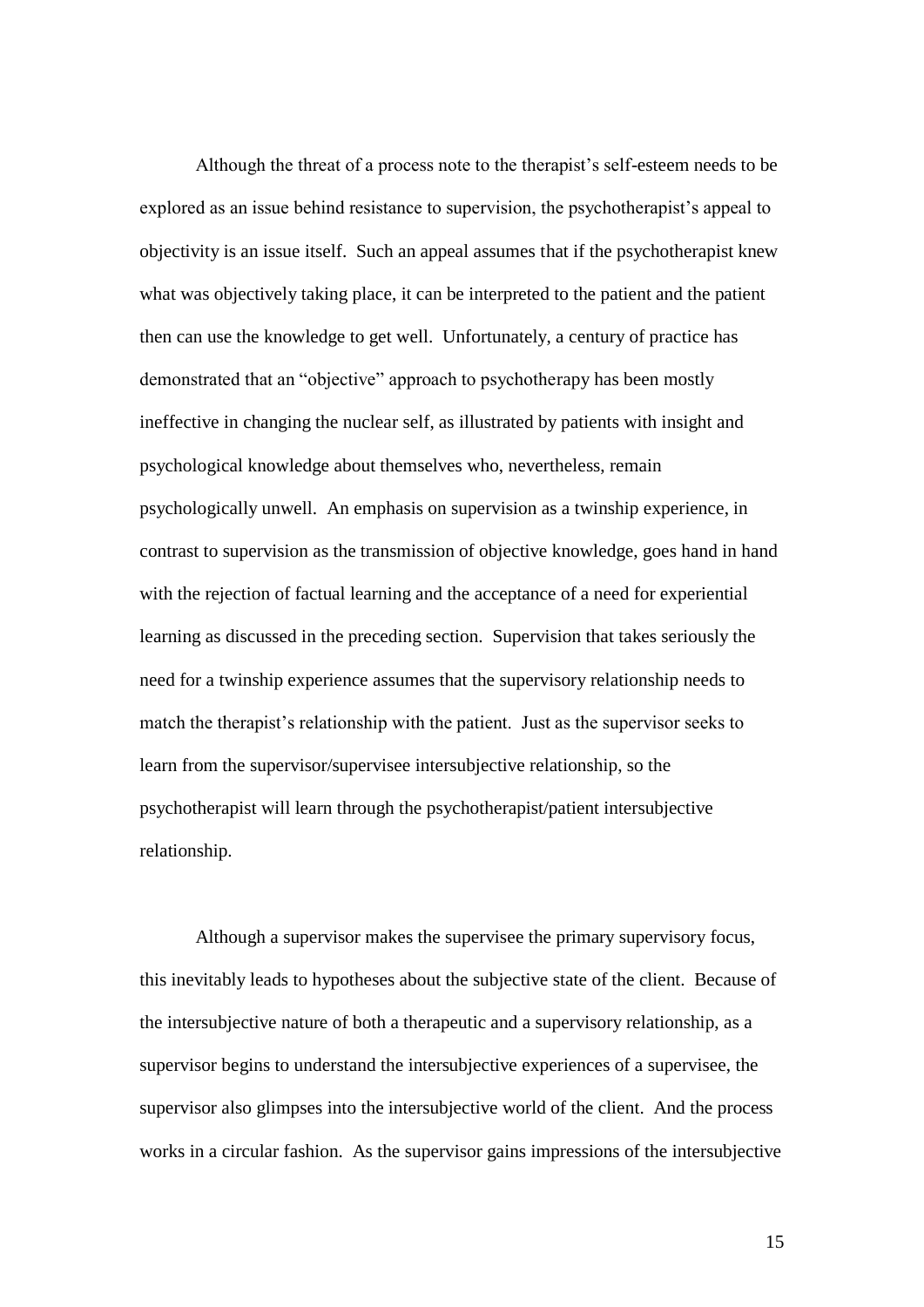experiences of the client, he/she gains further insights into the intersubjective experiences of the supervisee. If reading process notes for a number of months does not increase the supervisor"s understanding of the therapist/patient intersubjective experience, as a supervisor I begin to examine the supervisee's experience to see what I have missed or what may have been unavailable for supervision because it is a "split off," hidden configuration of the supervisee that needs to be explored.

Exploration of subjective states, the supervisee's, the client's, and one's own as a supervisor, is always tentative and, at first, a best guess. I am guided by affective states, particularly feelings of distress. As a working supervisory relationship develops, I share an impression of the subjective state of the client with the therapist, not as fact but as hypothesis. When these explorations about the client"s subjective state are tentative and playful, the therapist often responds by entering the hypothesis generating as a twinship experience. I am no longer amazed at the number of times I have worked on a hypothesis with a supervisee about a client's subjective state, then hear in the next supervision session that the client had felt more empathically understood that week, and had rewarded the psychotherapist by sharing new or confirmatory material.

By inviting hypotheses about the subjective/affective state of the client, a supervisor demonstrates what the supervisee needs to constantly do during each session of the psychotherapy, and encourages the supervisee to join in. This can become a playful-like interactive process for both supervisee and supervisor. It reminds me of the parent reading to a child for a number of months before eventually taking turns in reading to each other and then having the child read to the parent.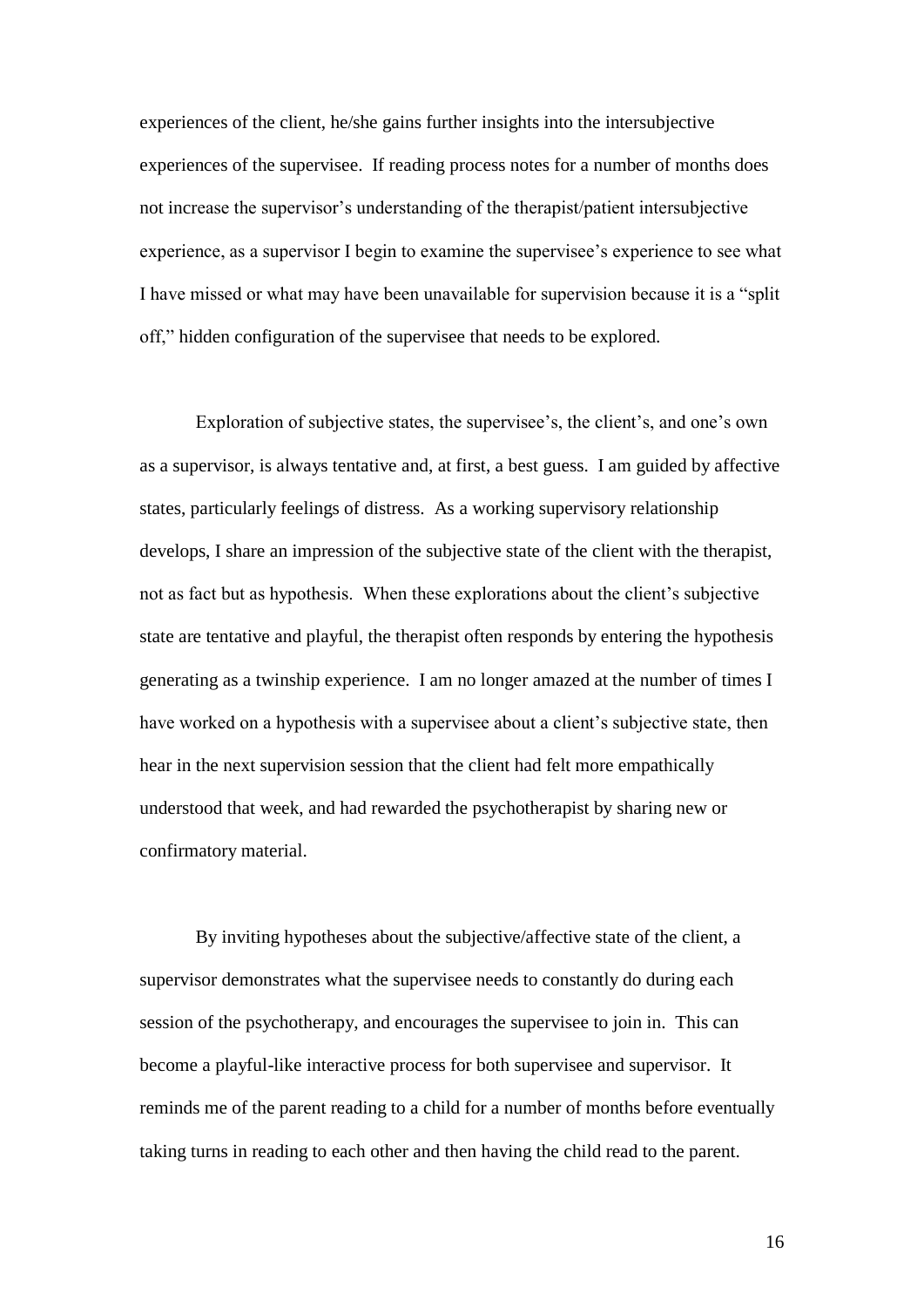Such a process fosters a structuralization of the experience of reading that eventually enables silent reading by the child. I know of no better way to hone psychotherapy skills than the experience of supervisor and supervisee working together in a twinship-oriented supervision.

The experience of supervision as a twinship is reflected in the experience of Frank Lachmann, a well-known self-psychologist, (even though he does not actually use the term twinship in his account). Frank (Beebe and Lachmann, 2002) shares, "For my first analytic case, I treated a difficult patient, a suicidal, depressed, bisexual man with an intense, conflicted erotic transference. The analysis lasted ten years and was extraordinary challenging [I read "impasse"], personally and theoretically. The classical analytic technique that I had been taught was of little help when this man spent a weekend leaning out of his window wondering whether to jump. During my training, the input of supervisors exacerbated my problems with the patient and his problems with himself. Finally I found a supervisor, Asya Kadis, who was able to understand the patient [underlining added]. She saw this man"s desperate efforts to connect with me, rather than his more superficial attempts to ward me off and resist or "destroy" me. This way of looking at the transference made an enormous difference to my way of being with the patient and the patient's ability to be with himself (p. 2)."

## 4. Supervision fosters structuralization in the professional self-configuration

Constructs such as structuralization have had a long history in psychoanalytic thought as a way of depicting patterns of functioning. A stable residue of experience, gives an organism greater adaptability in coping with similar experiences. Stolorow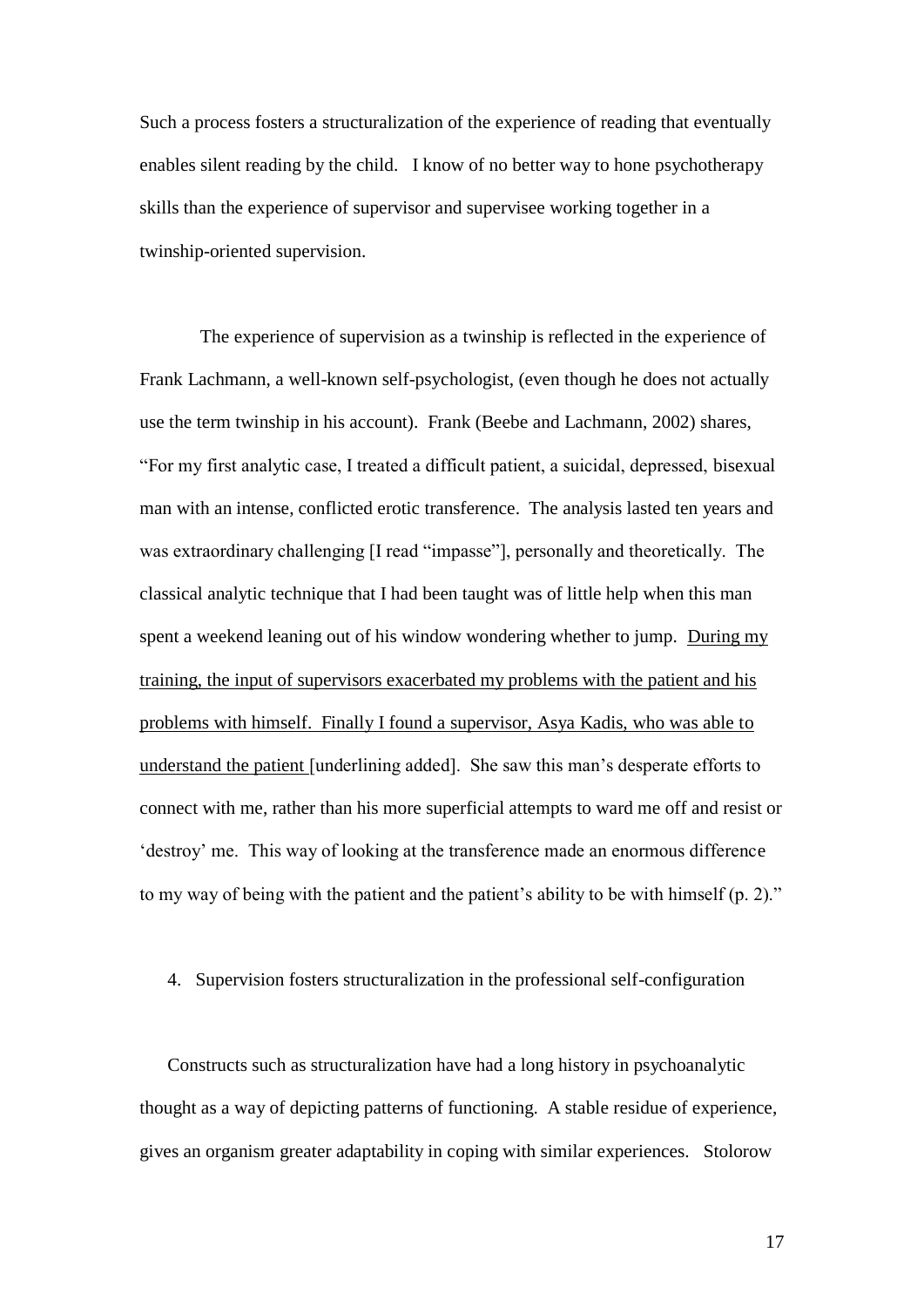(1987), for example, defines self-structures as the organizing of experience, in an attempt not to suggest an image of substance and rigidity that can easily lead to reification. Rapaport (1959) tried to counter any tendency towards reification by defining self-structure as relatively enduring self-configurations with a slow rate of change. Self-structure covers the "content" in learning theory, including Pavlov"s associative learning, and has similarities to the idea of memory, as long as memory is broadly conceived as inclusive of conscious memories, and unconscious brain and body memories.

Structuralization does not arise from passive experiencing. A structural residue of previous experiences develops expectations that act as perceptual filters for new experiences. Through their functions as perceptual filters, self-structures actually participate in co-constructing new self-experiences. So Kohut, from his study of narcissistic disorders, made the degree to which self-structures are cohesive a key theoretical postulate. To Kohut, the ultimate goal of psychotherapy was to increase the cohesiveness of a client"s self-organization and to make this relatively permanent. He thought permanent change, particularly in the nuclear self-structures, to be as a result of new self-structuralization and the alterations in self-organization these new structuralizations induced.

The structuralizing of the experience of a supervisory relationship is just as important as it is for psychotherapy. Just as the goal for a self-psychologically conducted psychotherapy is increasing cohesion and growth in the nuclear self, so supervision helps structuralize supervisory twinship experiences into a supervisee's professional self-configuration. From Kohut"s perspective, structuralizing the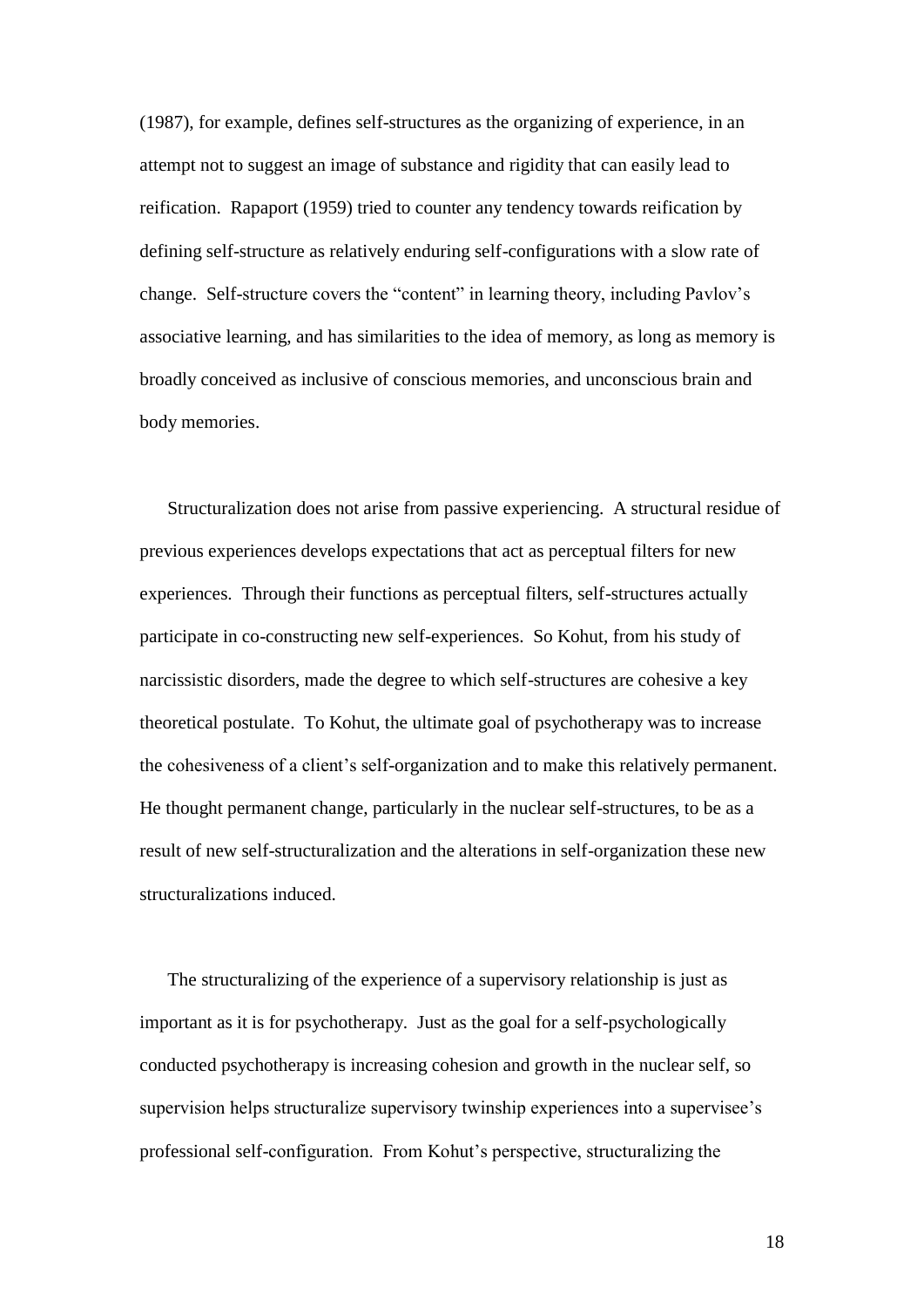experiences of psychotherapy and supervision comes primarily from structuralization, where a familiar dyadic pattern can take place in the imagination (of the right orbital prefrontal lobe) without the physical presence of the other person. Just as a psychotherapist becomes an internal presence to a client, so a supervisor becomes an internal presence to the supervisee. This presence (externally or in image) of a significant other (therapist/supervisor), influences the experience of the client/supervisee.

Structuralization of supervision enables self-supervision to become integrated into the functioning of a psychotherapist. For example, after structuralizing the supervisory experience, the writing of a process note is more than just writing a process note, for it recalls memories of supervision interactions and evokes an internal supervisory process. So, process notes not only make possible the supervision of a large number of clients with one supervisory session, they also eventually function as a trigger for an internalized form of self-supervision. One supervisee, for example, who functioned empathically as a psychotherapist while in supervision, was not able to sustain her understanding of clients when not in a supervisory relationship, a pattern that had also occurred after previous supervision.

Exploration of her psychotherapy and three supervisory experiences, revealed a resistance to structuralization out of fear of being absorbed by a merger with her therapist or supervisor, as she had experienced with her mother when growing up. In her training psychotherapy she accommodated with her peripheral self to what she imagined would please her male therapist/father, but never allowed the emergence of her split off, mother transference. In exploration with her supervisor, she thought she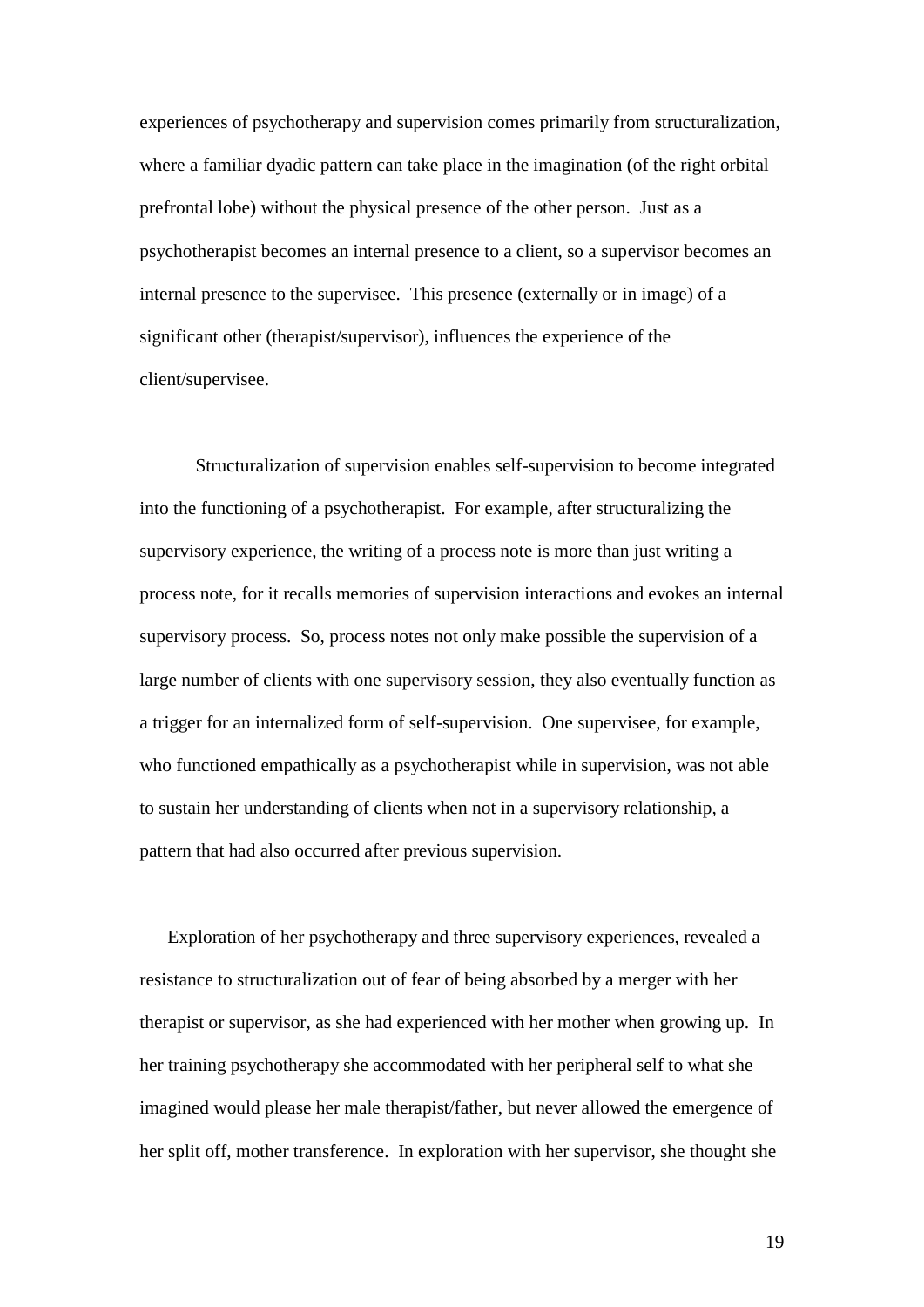had three options, (1) Be supervised forever, (2) give up practicing as a therapist, or (3) seek further psychotherapy. She eventually decided on psychotherapy, this time with a female therapist, where it would be difficult to avoid the mother transference issue. After this supervisee experienced psychotherapy as not requiring her to surrender self-agency to her psychotherapist/mother, she began to internalize much that was beneficial in all her significant relationships, including supervision.

Once structuralization of the supervisory process becomes the ultimate goal of the supervision, it gives a perspective to such "aids" as video or audio taping psychotherapy sessions. Taping is often useful to the supervisory learning of beginning students and for other reasons, but too much focus on the session as taped, and not enough on the therapist's understanding of the session, eventually hinders an adequate structuralization of the therapist's professional configuration in his or her nuclear self-organization. Taping may also be used for research purposes, but this research leads to "objective knowledge" rather than growth in structuralization of the professional self-configuration. Furthermore, the psychotherapy tapes used as teaching material, can too easily reinforce the brilliance of the all-knowing teacher, increase the gap between the supervisee and the supervisor, and discourage a twinship supervisory experience. Perhaps more damaging in a group setting, reviewing the tapes of a beginning psychotherapist runs a risk of a humiliating experience that it undermines and damages a student psychotherapist's self-esteem.

My experience of videotaping a psychotherapy session at the Menninger Foundation demonstrates that tapes have their limitations. Needing to present a videotape for a class, I asked for written permission from the client to tape the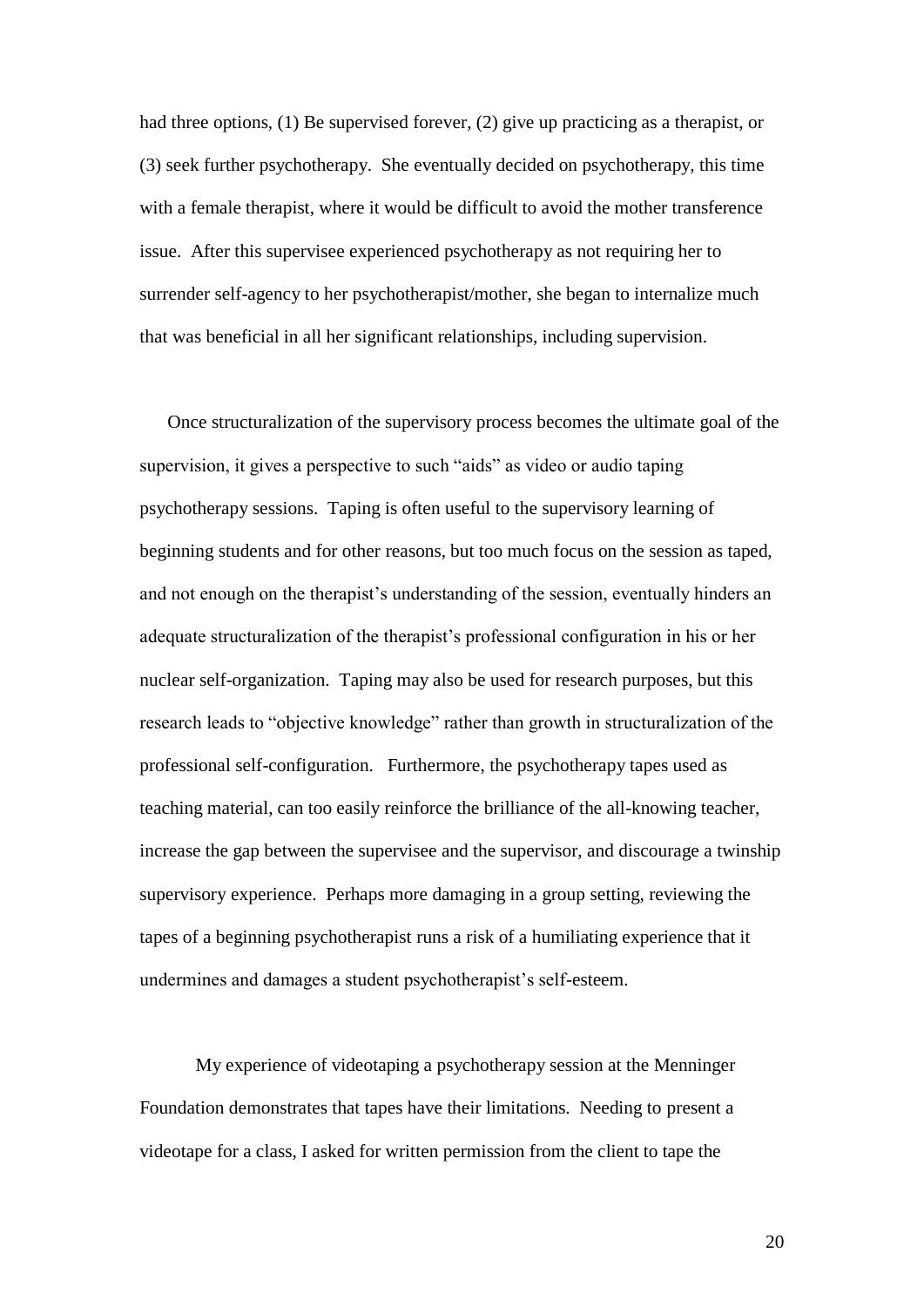session. The client was understandably hesitant. After I answered a number of her questions about the reason for the taping and who would see it, she expressed a fear of making a fool of herself (or me), before signing. So we went ahead with the taping session, but it was a disaster. It was conducted in a video room, which was unfamiliar to both of us. We were both anxious, but as the session proceeded, the client"s anxiety turned into open hostility for being taped. I then realized that she had conformed to my request with her peripheral self so as to please me, but her nuclear self resented it. I tried to focus on her anger, but this was like gasoline on a fire. Two thirds of the way through the session, much to the delight of some of the students in the class, she just up and left.

In the next appointed session the client admitted how angry she felt towards me, towards my supervisors, and towards the Menninger Foundation. She had performed as a favor to me, but now sought to get on with her counseling. In the weeks that followed, as other class members presented their cases, a similar pattern of client hostility emerged, seemingly as an artifact of the taping itself. There could have been no better experiment to demonstrate the effectiveness of taping for "capturing" a resentful, angry intersubjective client/therapist relationship, but ineffective in capturing the usual intersubjective experiences of the supervisee's conducting of psychotherapy. Perhaps taping presents a similar measuring problem to one confronting Niels Bohr and other Quantum theorists who, in measuring light as both waves and quanta, proved that the act of measuring distorted the results. The same can be said for any "objective" measurement of psychotherapy. The most effective way to "observe" the intersubjective relationship remains Kohut's empathic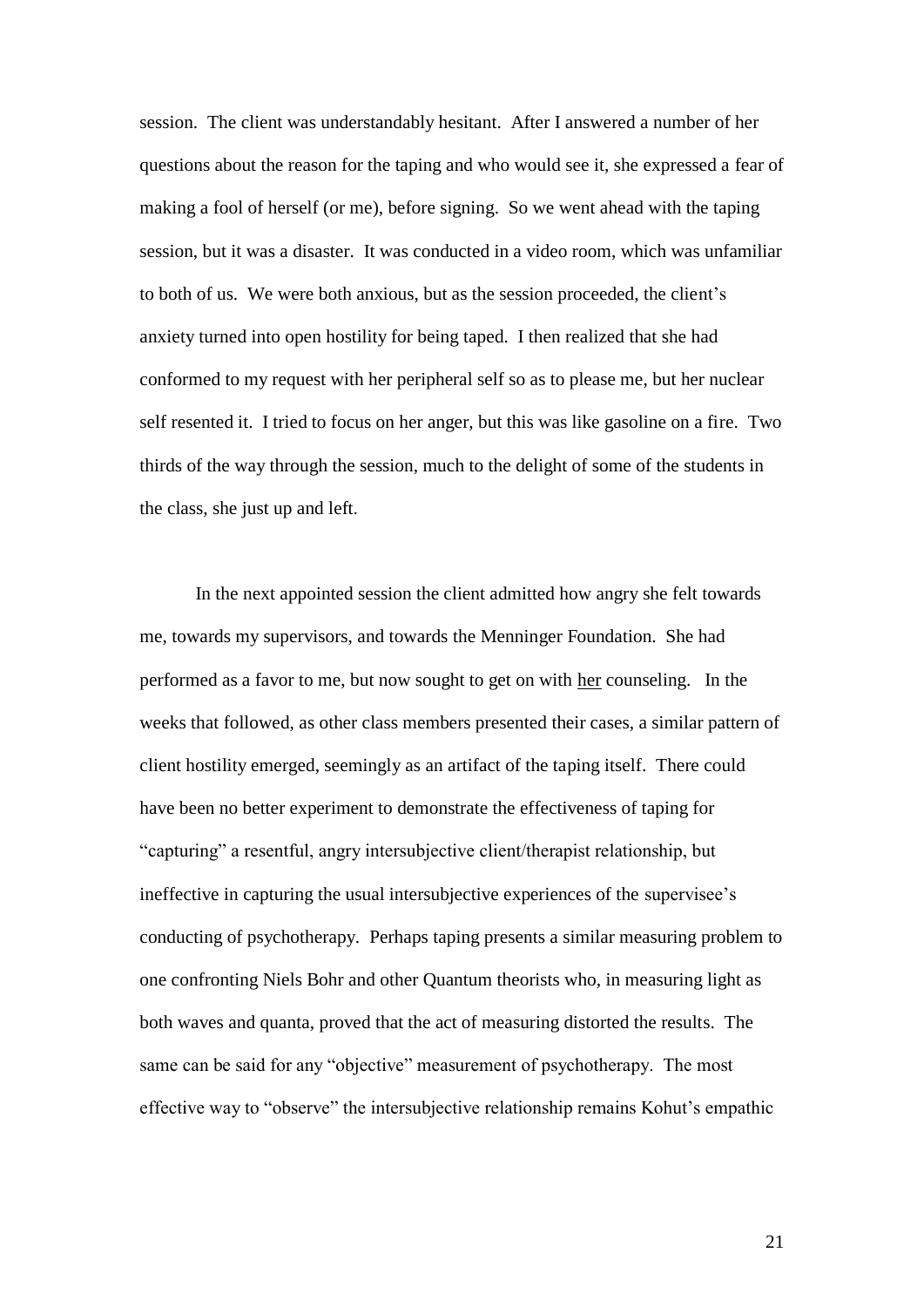immersion. Such immersion is hard work with "no short cuts" but, when persisted with, eventually offer the better chances of positive therapeutic results.

There are many signs that supervision is contributing to a supervisee's increased therapeutic effectiveness with clients. Among these are the growing confidence of the supervisee, a deeper understanding of clients, a natural increase in clinical load without a feeling of strain, and an increase in spontaneous positive feedback from clients. Another way this increased effectiveness shows in supervision is the supervisee's shift away from wanting to cover all their cases, to focusing on a couple of the more difficult, "cutting edge" cases. After these difficult cases have been explored weekly for a significant period of time, perhaps for six months or longer, with resulting greater understanding, the supervisee will often report that many of their other cases are easier to understand and manage. Such a report suggests that the supervision has led to a broader learning beyond specific cases, and has involved some significant structuralization.

# General Comments

This paper emphasized four points that are important for the conduct of supervision from a self-psychology theoretical perspective. These points allow an enormous variety of practices and styles in the conduct of the supervision. This approach does not attempt to cover supervision of relationships where change in the nuclear self-organization is not the goal. What it hopes to encourage is thinking about supervision of psychoanalytically oriented psychotherapy that is aimed at developing new self-configurations, and thinking that will result in further elaboration of a theory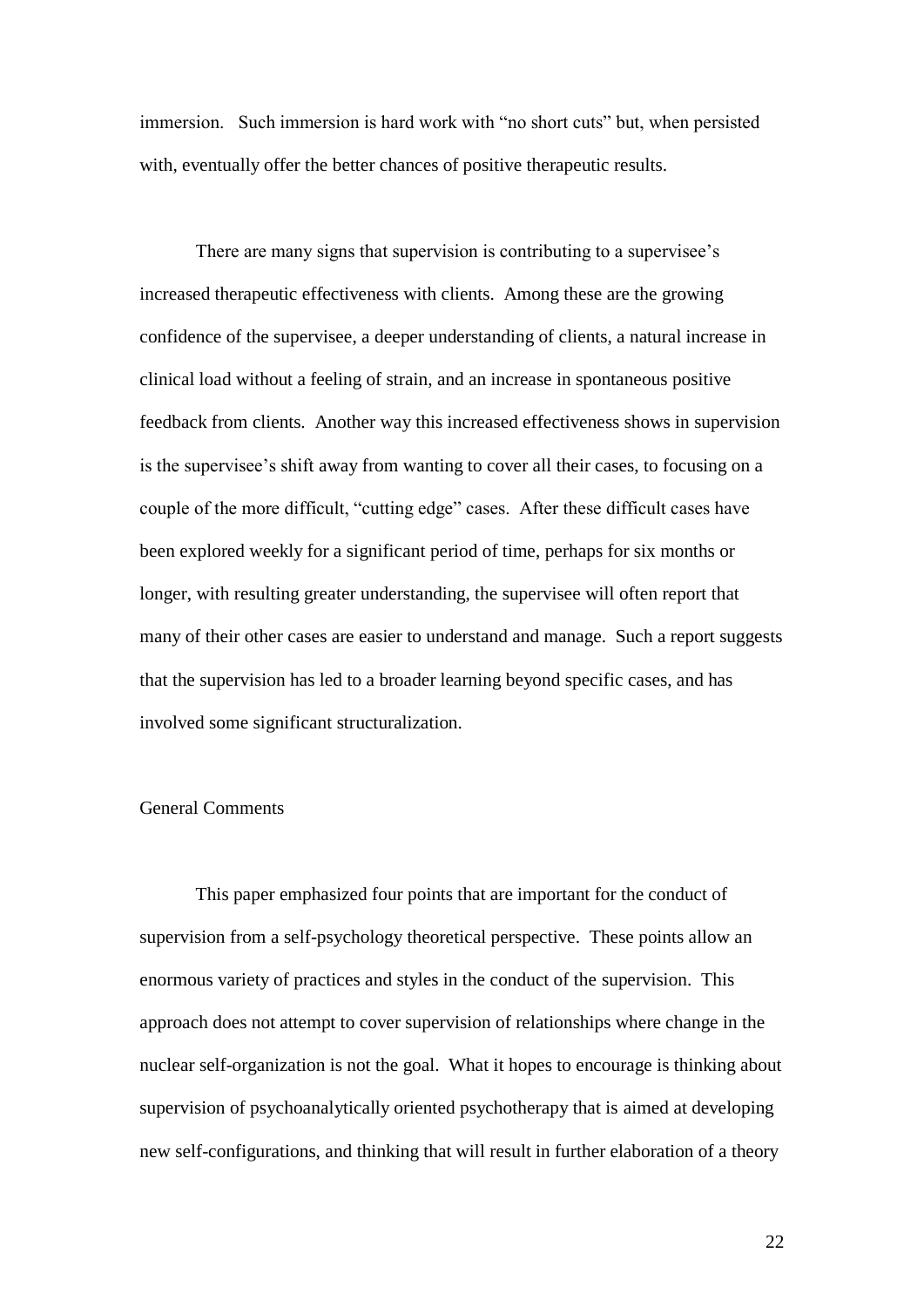of supervision. More than this, the approach advocated in this paper takes seriously the idea that an effective supervisory twinship experience eventually structuralized creates a life-sustaining experience for those that immerse themselves in the conduct of psychotherapy.

# References

- Barlow, J. (2004), Towards an Embodied Psychotherapy and Counselling Training. Unpublished paper presented to the Empathink Workshop, International House, The University of Melbouirne, April, 2004.
- Beebe, B., and Lachmann, F. (2002), Infant Research and Adult Treatment. Hillsdale, NJ: The Analytic Press.
- Dewey, J. (1899), Democracy and Education.
- Ekman, P., Levenson, R., and Friesen, W. (1983), Autonomic nervous system activity distinguishes among emotions. Science, 221, 1208-10
- Freud, S. (1919), Lines of advance in psycho-analytic theory. Standard Edition, 17:157-168
- Gibson, E., and Walk, R. (1960), The "visual cliff." Scientific American, 202:64-71.
- Kohut, H. (1971), The Analysis of the Self. New York: International Universities Press.
- --- (1977), Restoration of the Self. New York: International Universities Press.
- --- (1978), Reflections on Advances in Self Psychology. In: Search for the Self, Vol.
	- 3, ed. P. Ornstein. New York: International Universities Press. pp. 261-357.
- --- (1984), How Does Analysis Cure? Chicago: Chicago University Press.